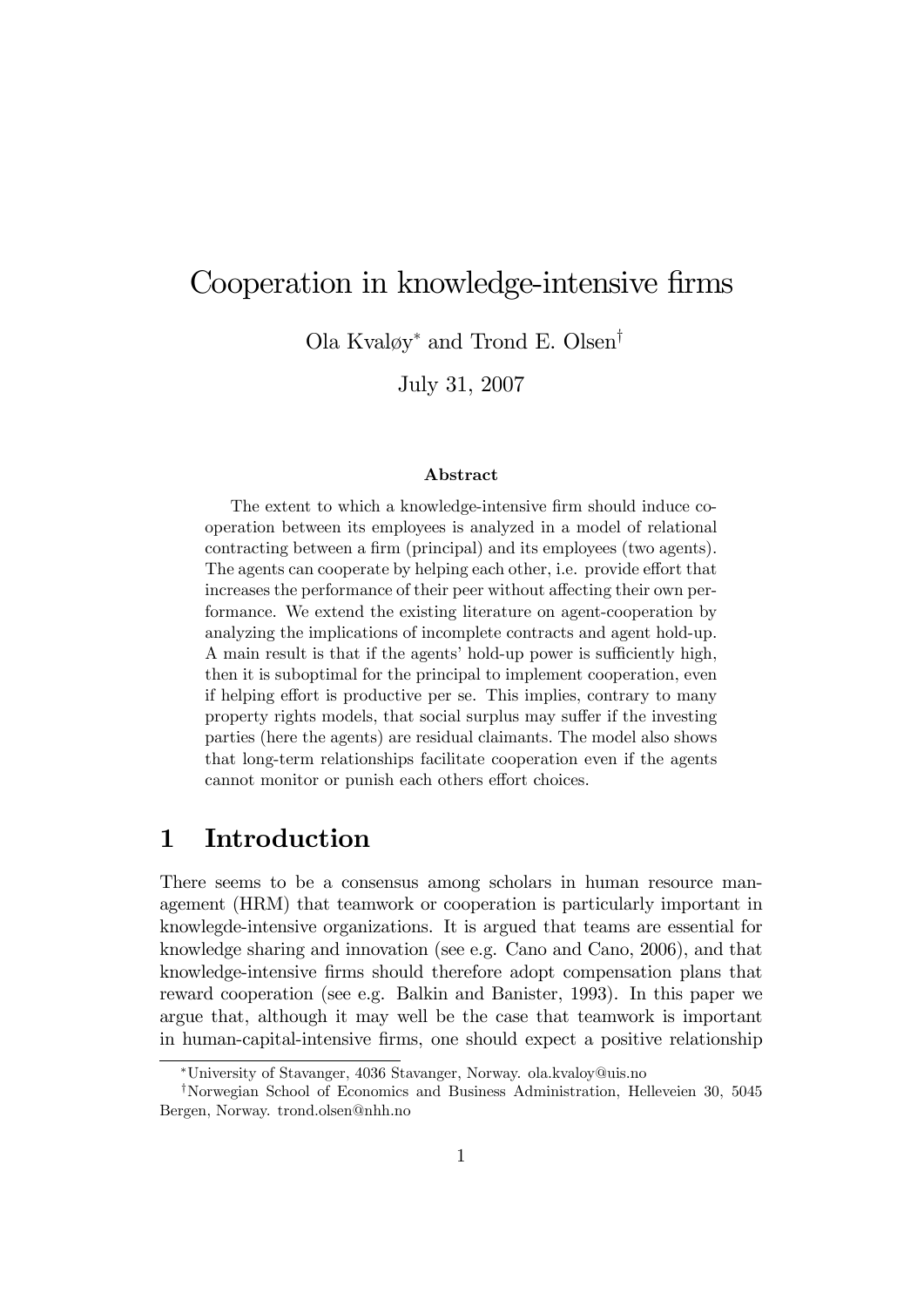between a firm's human-capital-intensity and the costs of implementing cooperation.

It is a well known result from the theory of task allocation that agent cooperation is favorable if there are complementarities between the agents' efforts, see e.g. Drago and Turnbull  $(1988, 1991)$ , Itoh  $(1991, 1992)$ , Holmström and Milgrom (1990), Ramakrishnan, and Thakor (1991), Macho-Stadler and Perez-Castrillo, (1993), for static relationships, and Che and Yoo (2001) for the case of repeated peer-monitoring. But these results are deduced from models assuming that contracts are complete and output is verifiable, so that both the principal and the agents can commit to contracts inducing any kind of cooperative behavior. In this paper we show that if output is non-verifiable, and the agents posses some form of ex post hold-up power, then it may be suboptimal to implement cooperation, i.e. induce the agents to help each other, even if it is optimal in the verifiable case. An agent has hold-up power if he is able to prevent the principal from extracting values ex post the agent's production. This is most common in human-capital intensive firms, where agents to a larger extent possess *essential* human capital that makes them ex post indispensable, or possess some kind of ownership rights to ideas, clients or production technologies that make them able to exploit ex post outside opportunities.<sup>1</sup> We show that there can be a critical level of agent hold-up power that determines when it is optimal to implement cooperation. If the agents' hold-up power is sufficiently high, then it is suboptimal to implement cooperation, even if cooperation is productive per se.

The intuition behind this result is quite simple: In order to induce cooperation, the principal must implement some form of group-based incentive schemes that makes it profitable for the agents to help each other, i.e. to provide costly effort that increases the performance of their peers without affecting their own performance. But group-based pay is susceptible to agent hold-up since an agent who performs well in a given period, is tempted to hold-up output and renegotiate his pay if his peers' performances are poor that period. He thereby obstructs the incentive scheme necessary for implementing cooperation. The parties can mitigate this hold-up problem through repeated interaction, i.e. through self-enforcing relational contracting where contract breach is punished, not by the court, but by the parties themselves who can refuse to engage in relational contracting after a deviation.<sup>2</sup> Since

<sup>&</sup>lt;sup>1</sup>Indispensability is mainly achieved through firm-specific human capital, which is shown to be strongly associated with high levels of education (see Blundell et al., 1999).

<sup>&</sup>lt;sup>2</sup>Influential models of relatonal contracts include Klein and Leffler (1981), Shapiro and Stiglitz (1984), Bull (1987), Baker, Gibbons and Murphy ( 2002), MacLeod and Malcomson (1989) generalize the case of symmetric information, while Levin (2003) makes a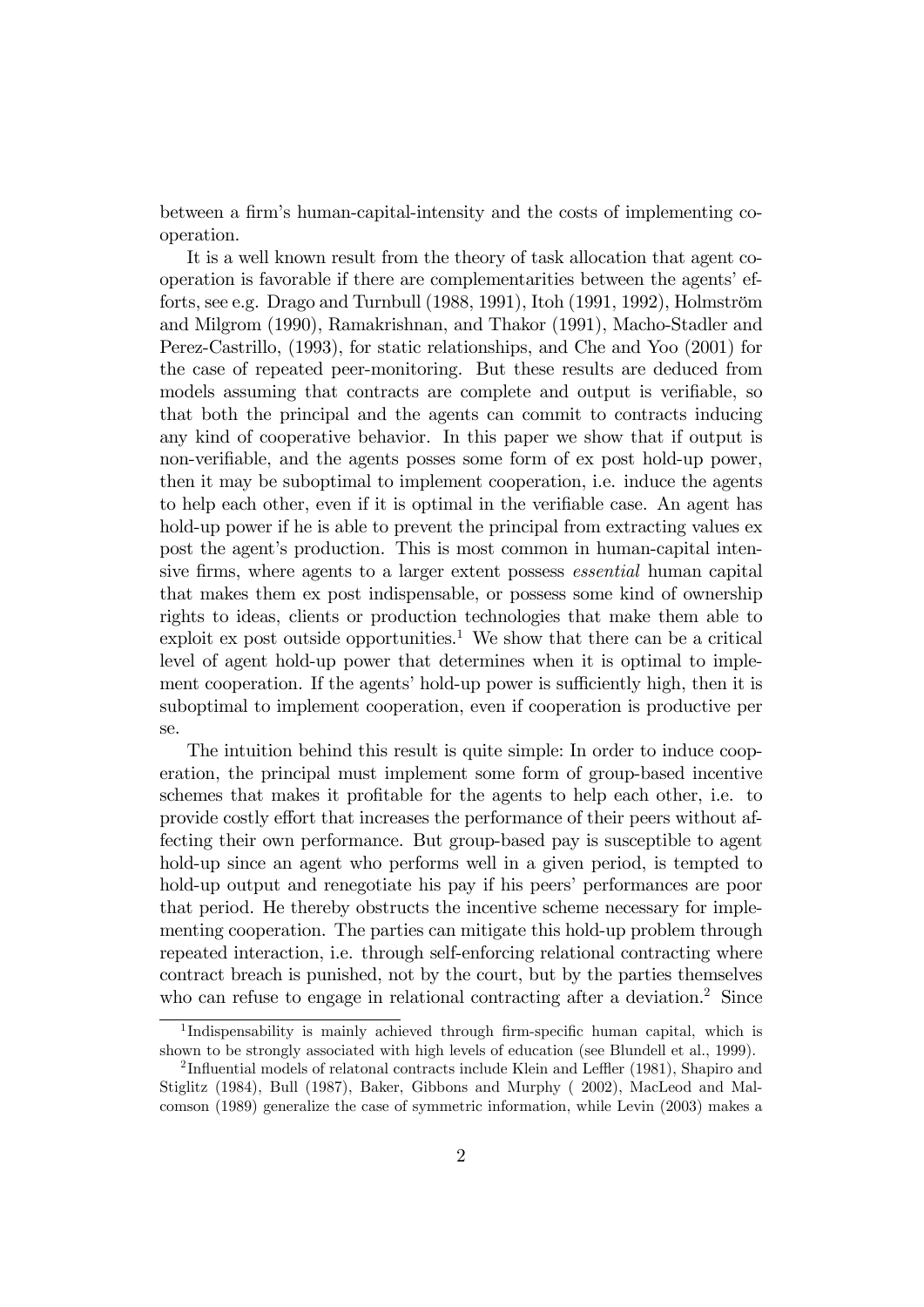a hold-up will be regarded as a deviation from such a relational contract, the self-enforcing range of the contract is limited by the hold-up problem. If the agents' hold-up power is sufficiently high, it may therefore be more costly to implement a relational contract inducing helping effort, than to just implement individualized incentives that trigger non-cooperative effort.

Interestingly, it follows from the analysis that not only the principalís profit, but also the social surplus may decrease if the agents' hold-up power is sufficiently high. This is at variance with the established idea from the property rights approach that the investing parties, the agents in our model, should be residual claimants (Grossman and Hart, 1986, and Hart and Moore, 1990). In our model, residual control rights in the hands of the agents trigger own efforts, but obstruct the principal from implementing socially efficient cooperation.

A secondary result from our analysis is that long-term relationships facilitate agent-cooperation even if the agents cannot monitor or punish eachothers effort decisions. This result complements the existing literature on team incentives in repeated settings, such as Che and Yoo (2001) where repeated peer-monitoring makes cooperation easier to sustain.<sup>3</sup> In our model, a higher discount factor eases the implementation of relational contracts, making it less costly for the principal to implement cooperation even if there is no peer sanctioning

To our knowledge, this paper is the first to consider the problem of implementing agent cooperation in a relational contracting model. It is also the first paper to consider the effect of agent hold-up on helping effort. The paper is related to our companion paper (Kvaløy and Olsen, 2006b), where we investigate the problem of implementing peer-dependent incentives schemes when agents are ex post indispensable.<sup>4</sup> But that paper does not consider a multitask situation where the agents are allowed to help each other, which is the main feature of the model presented here. In spirit, the paper is related to Auriol and Friebel (2002) who show how limited principal commitment in a two period model of career concerns can reduce the agents incentives to help each other, since the agents expect that their relative productivity in period one will determine their Öxed salary in period two. In our model,

general treatment of relational contracts with asymmetric information, allowing for incentive problems due to moral hazard and hidden information.

<sup>3</sup>Radner (1986), Weitzman and Kruse, (1990), and FitzRoy and Kraft (1995) have all pointed out that the folk theorem of repeated games provides a possible answer to the free rider critique of group incentives. But Che and Yoo (2001) is the first to demonstrate this in a repeated game between the agents. See also Ishida (2006).

 $4$ Kvaløy and Olsen (2006a) analyze peer-monitoring and collusion in a relational contracting model with no agent-hold-up.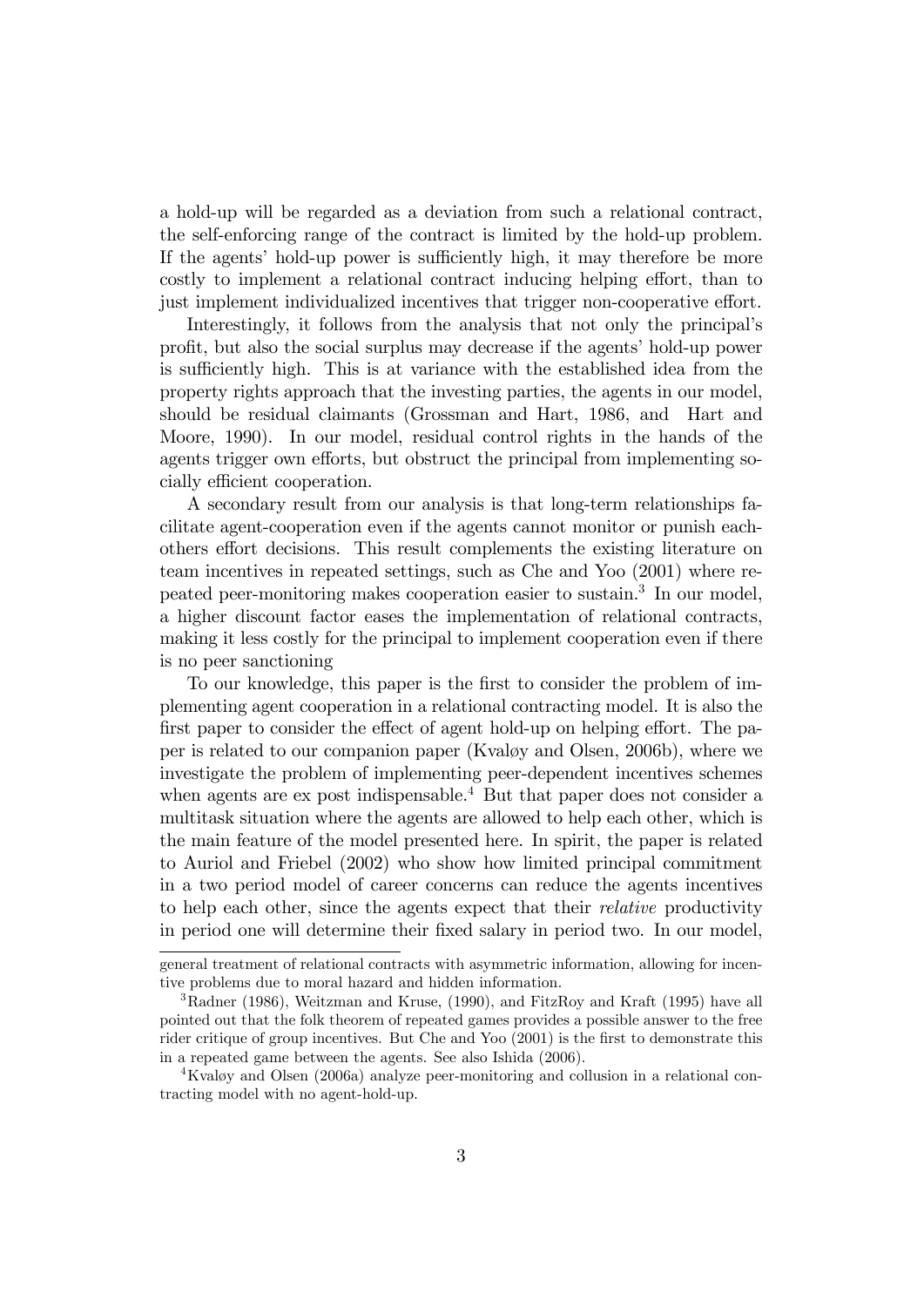their are no internal career concerns, i.e. productivity and expected wage remain the same in all periods. What drives the results is the agents' potential exploitation of ex post outside opportunities.

Broadly speaking, a contribution of the paper, together with our companion paper (Kvaløy and Olsen, 2006b), is to consider the effect of residual control rights in a multiagent moral hazard model. In the vast literature on multiagent moral hazard it is (implicitly) assumed that residual control rights are exclusively in the hands of the principal. And in the growing literature dealing with optimal allocation of control rights, the multiagent moral hazard problem is not considered. (This literature begins with Grossman and Hart, 1986; and Hart and More, 1990,<sup>5</sup> who analyze static relationships. Repeated relationships are analyzed in particular by Halonen, 2002; and Baker, Gibbons and Murphy, 2002). A contribution of the paper is thus to consider the effect of workers possessing residual control rights when the firm faces a multiagent moral hazard problem.

## 2 The Model

There are basically two kinds of agent-cooperation. One is where agents cooperate performing a common task, a second is where agents help each other performing each othersí tasks. In this paper we focus on the latter since it represents the purest form of cooperative behavior. In particular we assume that an agent who helps his peer does not increase his chance to succeed on his own task, cet par.

We consider a relationship between a principal and two agents  $(i = 1, 2)$ , who each period can either succeed or fail when performing a task for their principal. Success yields high value  $Q_H$ , while failure yields low value  $Q_L$ . The agents can exert effort in order to increase the probability of success on their own task. In addition they can help each other and thereby increase the probability of success for their peer. Let  $e_i$  denote agent is own effort and  $a_i$  denote *helping effort*. Efforts can be either high (1) or low (0), where high effort has a cost c for own effort and  $c<sub>A</sub>$  for helping effort. Low effort is costless. The probabilities for success is then  $Pr(success) = p_i(e_i, a_j)$  for agent  $i^{6}$ 

<sup>5</sup>Although Hart and Moore (1990) analyze a model with many agents, they do not consider the classical moral hazard problem that we address, where a principal can only observe a noisy measure of the agents' effort.

 $6$ The basic set-up is a simple version of the more general model analyzed by Hideshi Itoh in his seminal 1991- paper. For tractability reasons, our relational contracting extension makes it necessary to simplify Itoh's set up.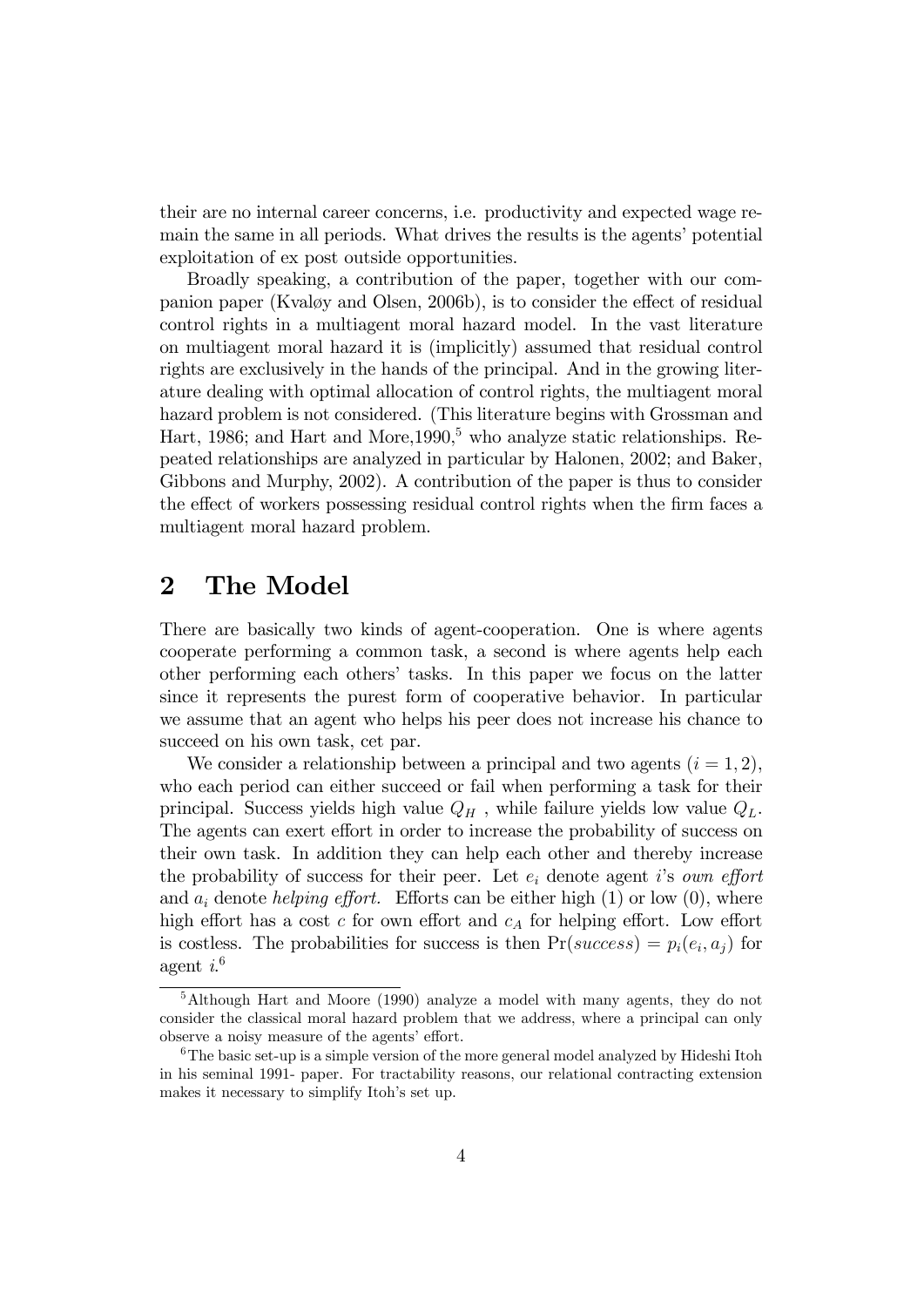Our restrictions on effort levels make it impossible for an agent who exert high effort on his own project, to trade-off helping effort with 'even higher' own effort. This is done for tractability reasons, and is not necessary for our main results to go through. However, it is not entirely unrealistic to assume that there is a limit on how much valuable effort an agent can exert on a given project. If the agent has more time to spend before starting on tomorrowís project, he can spend it on helping others. Proof-reading papers can serve as an example. There is a limit on how many times you can read your own paper, and still find new errors. Reading your colleague's paper, and make him read yours, may though be valuable.

We assume that the principal can only observe the realization of the agents' output, not the level of effort they choose. Similarly, agent  $i$  can only observe agent j's output, not his effort level. Whether or not the agents can observe each others effort choices is not decisive for the analysis presented. However, by assuming that effort is unobservable among the agents, we get stronger results, since we do not need to rely on repeated peer monitoring and peer-sanctions.

We assume that if the parties engage in an incentive contract, agent  $i$ receives a bonus vector  $\boldsymbol{\beta} \equiv (\beta_{HH}, \beta_{HL}, \beta_{LH}, \beta_{LL})$  where the subscripts refer to respectively agent i and agent j's realization of  $Q_k$  and  $Q_l$ ,  $k, l \in \{L, H\}$ .

Agent iís expected wage is then

$$
\omega^{i} = p_{i} [p_{j} \beta_{HH} + (1 - p_{j}) \beta_{HL}] + (1 - p_{i}) [p_{j} \beta_{LH} + (1 - p_{j}) \beta_{LL}]
$$
(1)  

$$
= p_{i} [p_{j} (\beta_{HH} - \beta_{LH}) + (1 - p_{j}) (\beta_{HL} - \beta_{LL})] + p_{j} (\beta_{LH} - \beta_{LL}) + \beta_{LL}
$$

It is assumed that all parties are risk neutral, but that the agents are subject to limited liability: the principal cannot impose negative wages.<sup>7</sup> Ex ante outside options are normalized to zero.

### 2.1 Optimal contract when output is verifiable

We first consider the least cost incentive contract when output is verifiable. The principal will minimize wages subject to the constraint that the agents must be induced to yield the desired levels of effort and help. Let the prob-

 $17$ Limited liability may arise from liquidity constraints or from laws that prohibit firms from extracting payments from workers.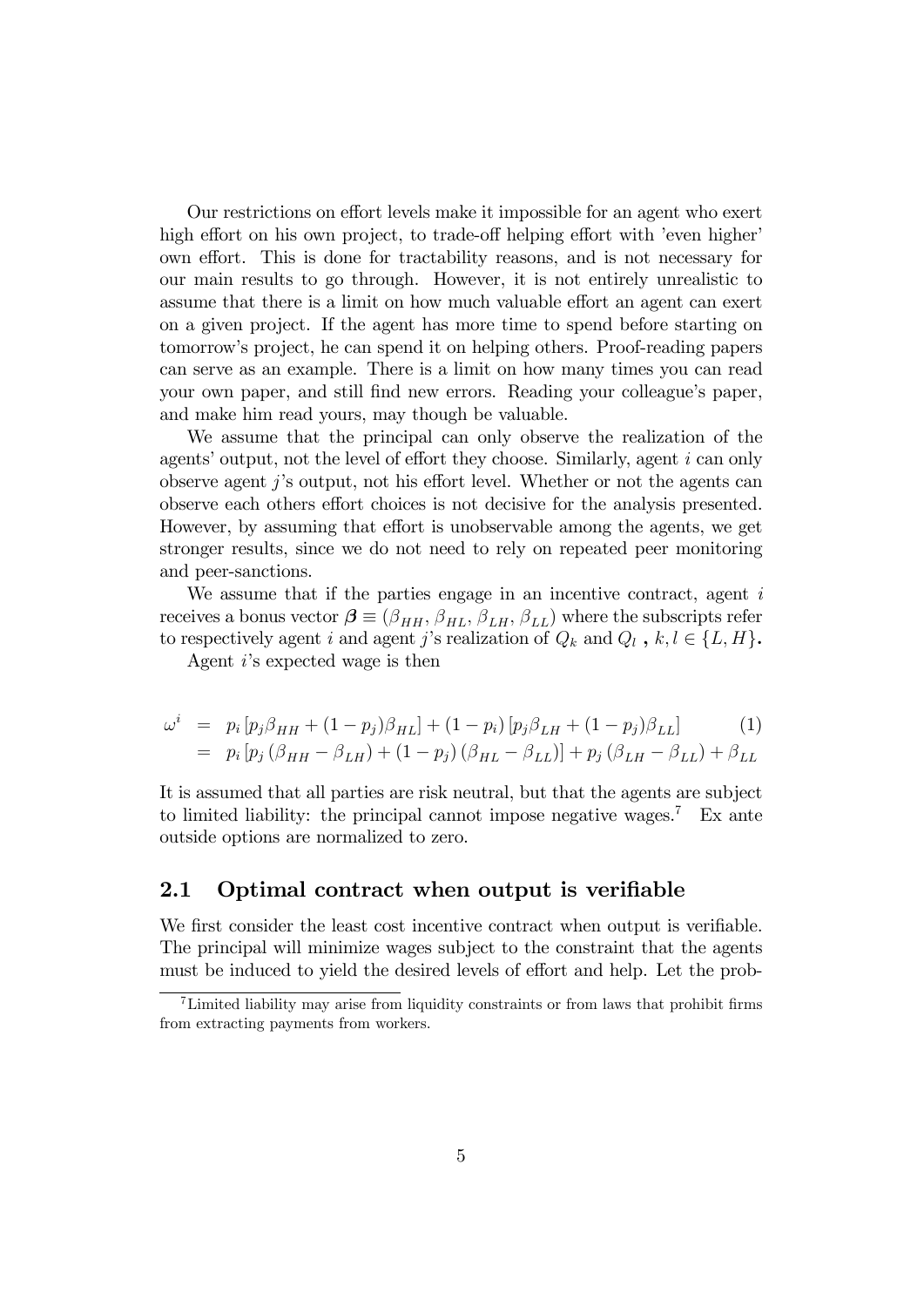ability levels for each agent be denoted:

$$
p_i(e_i, a_j) = q_{11} \text{ if both } e_i, a_j \text{ high } (e_i = a_j = 1)
$$
  
\n
$$
p_i(e_i, a_j) = q_{10} \text{ if high effort } e_i, \text{ but no help } (e_i = 1, a_j = 0)
$$
  
\n
$$
p_i(e_i, a_j) = q_{01} \text{ if low effort, but help } (e_i = 0, a_j = 1)
$$
  
\n
$$
p_i(e_i, a_j) = q_{00} \text{ if neither effort nor help } (e_i = a_j = 0)
$$

Suppose the principal wants to implement high effort and help from both agents. The incentive compatibility constraints (IC) for each agent can then be written as follows:

IC for not shirking help (ICa):

$$
q_{11}[q_{11}(\beta_{HH} - \beta_{LH}) + (1 - q_{11})(\beta_{HL} - \beta_{LL})] + q_{11}(\beta_{LH} - \beta_{LL}) - c - c_A
$$
  
\n
$$
\geq q_{11}[q_{10}(\beta_{HH} - \beta_{LH}) + (1 - q_{10})(\beta_{HL} - \beta_{LL})] + q_{10}(\beta_{LH} - \beta_{LL}) - c
$$

IC for not shirking own effort, but maintain help (ICe):

$$
q_{11}[q_{11}(\beta_{HH} - \beta_{LH}) + (1 - q_{11})(\beta_{HL} - \beta_{LL})] + q_{11}(\beta_{LH} - \beta_{LL}) - c - c_A
$$
  
\n
$$
\geq q_{01}[q_{11}(\beta_{HH} - \beta_{LH}) + (1 - q_{11})(\beta_{HL} - \beta_{LL})] + q_{11}(\beta_{LH} - \beta_{LL}) - c_A
$$

In addition there is an IC constraint for not shirking both effort and help. We show in the appendix that this constraint is satisfied when the former two both hold.

A little algebra shows that the constraints above can be written, respectively, as follows:

$$
q_{11} (\beta_{HH} - \beta_{HL}) + (1 - q_{11}) (\beta_{LH} - \beta_{LL}) \ge \frac{c_A}{(q_{11} - q_{10})}
$$
 (ICa)

$$
q_{11} (\beta_{HH} - \beta_{LH}) + (1 - q_{11}) (\beta_{HL} - \beta_{LL}) \ge \frac{c}{(q_{11} - q_{01})}
$$
 (ICe)

Using ICe in the expression (1) for the expected wage cost  $\omega^1$  for agent 1 yields (since  $p_1 = p_2 = q_{11}$ )

$$
\omega^{1} \ge p_{1} \frac{c}{(q_{11} - q_{01})} + p_{2} (\beta_{LH} - \beta_{LL}) + \beta_{LL}
$$
  
=  $q_{11} \frac{c}{(q_{11} - q_{01})} + q_{11} \beta_{LH} + (1 - q_{11}) \beta_{LL}$  (2)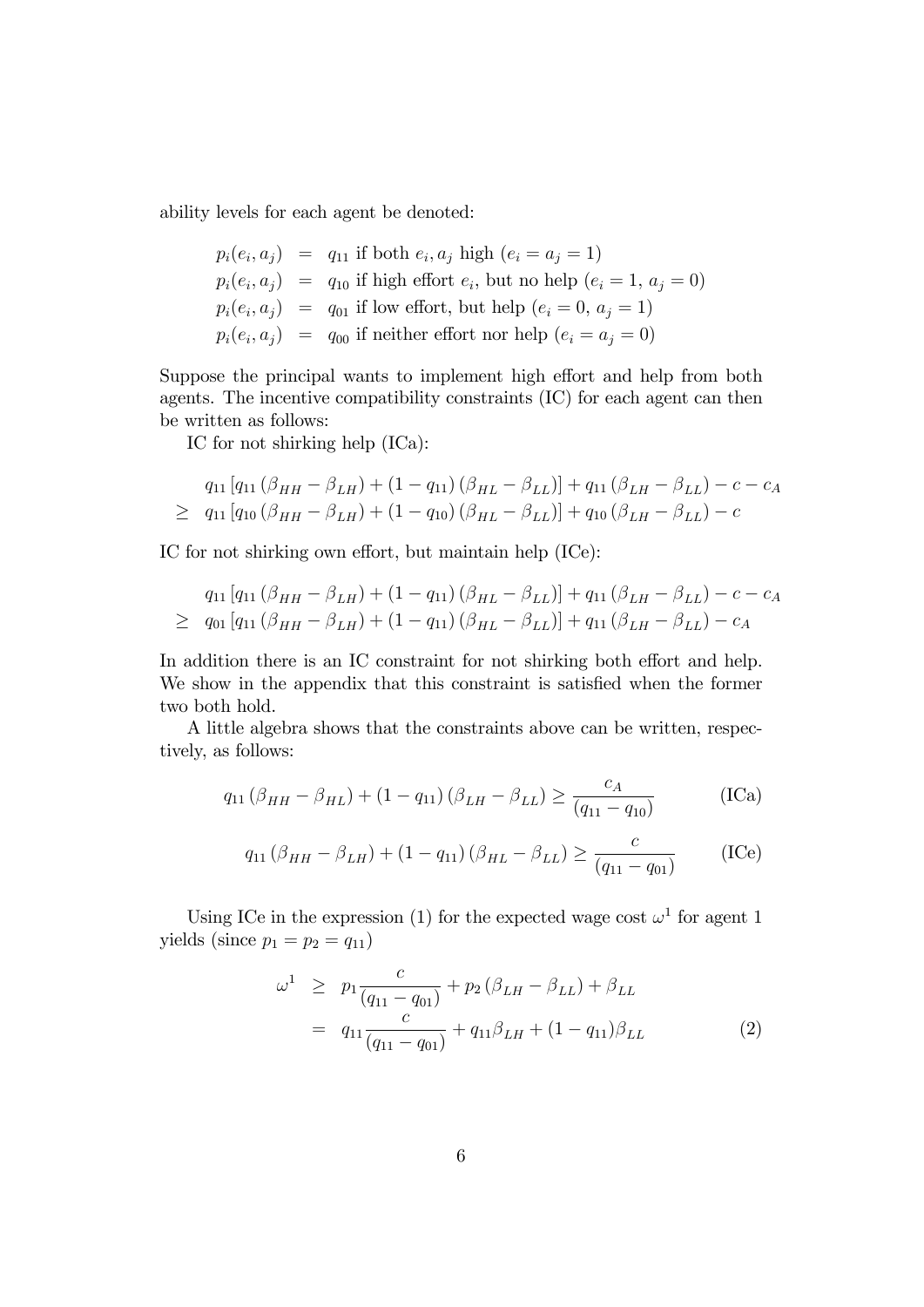Similarly, using ICa in the expression (1) for  $\omega^1$  yields

$$
\omega^1 \ge q_{11} \frac{c_A}{(q_{11} - q_{10})} + q_{11} \beta_{HL} + (1 - q_{11}) \beta_{LL} \tag{3}
$$

Due to limited liability  $(\beta_{ij} \geq 0)$  we clearly have

$$
\omega^1 \ge \max \left\{ \frac{c}{(q_{11} - q_{01})}, \frac{c_A}{(q_{11} - q_{10})} \right\} q_{11} \doteq \omega_V(c, c_A, q)
$$

Also, this lower bound can be attained by setting  $\beta_{LL} = 0$ , and either  $\beta_{LH}$ or  $\beta_{HL}$  (or both) to zero. Thus we have:

**Lemma 1** Suppose  $\omega_V(c, c_A, q) \geq c+c_A$ , which holds e.g. if  $q_{11} \leq 2 \max\{q_{01}, q_{10}\}.$ If output is verifiable, the minimal wage cost (per agent) to implement effort  $\mathscr$  belp is then given by  $\omega_V(c, c_A, q)$ . This minimal cost is attained by setting  $\beta_{LL} = 0$  and  $\beta_{LH} \cdot \beta_{HL} = 0$  as follows:  $\iint_C \frac{c}{(q_{11}-q_{01})} - \frac{c_A}{(q_{11}-q_{10})} \geq 0$ , then  $\beta_{LH} = 0$  and ICe is binding, while if  $C \leq 0$ , then  $\beta_{HL} = 0$  and ICa is binding.

In the appendix it is shown that this scheme also satisfies the IC condition for not shirking both effort and help.

As noted in the lemma, there are two cases, depending on whether  $C \geq 0$ or  $C < 0$ . The latter case appears to be the most reasonable; it means that help is less productive (per unit of effort cost) than own effort. Note that a cost minimizing scheme in this case has  $\beta_{LL} = 0$  and  $\beta_{HL} = 0$ , hence it has the feature that an agent never gets a bonus if his partner has a bad outcome. This stimulates cooperation, and is the least costly way to do so when help is less productive than own effort  $(C < 0)$ . The bonus scheme has ICa binding (so  $q_{11}\beta_{HH} + (1 - q_{11})\beta_{LH} = \frac{c_A}{q_{11} - q_{11}}$  $\frac{c_A}{q_{11}-q_{10}}$  and must satsify ICe  $\left(\text{so }q_{11}\left(\beta_{HH}-\beta_{LH}\right)\geq \frac{c}{q_{11}-1} \right)$  $\frac{c}{q_{11}-q_{01}}$ ). The latter naturally requires that an agent's bonus when both he and his peer succeed must exceed his bonus when he himself fails but his partner succeeds. But the latter bonus may well be positive.

Case: additive probabilities. It will be instructive to consider an additive structure where we have

$$
q_{ij} = r_i + s_j
$$
, with  $r_1 - r_0 = r > 0$  and  $s_1 - s_0 = s > 0$  (4)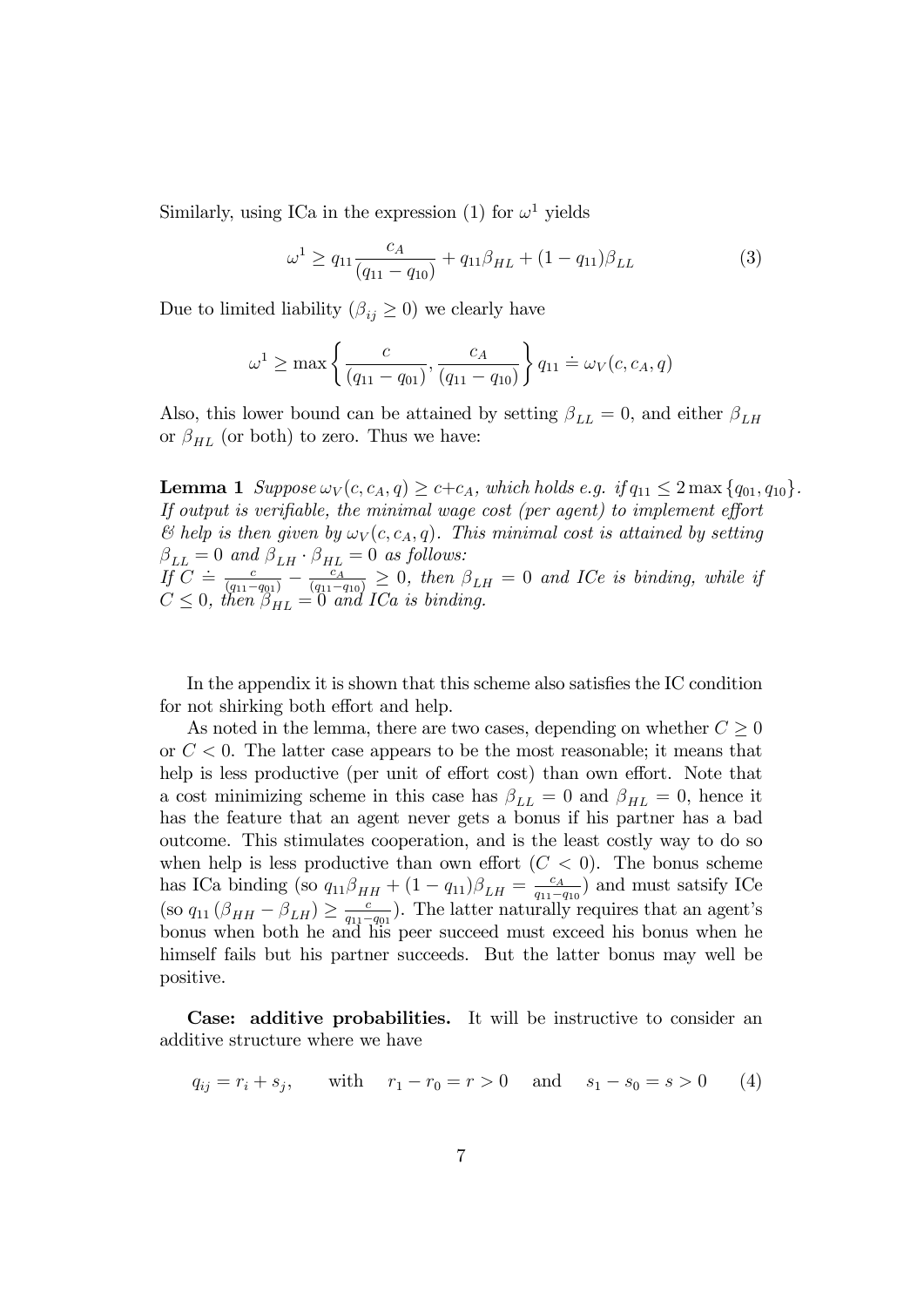This specification implies that the marginal productivity of help  $((q_{i1}$  $q_{i0}(Q_H - Q_L)$  is independent of the level of effort and vice versa. In this case the first condition in the lemma will always hold, and so  $\omega_V(c, c_A, q)$  will indeed be the minimal wage cost to implement effort and help. This holds because we here have  $\omega_V = (r + s + q_{00}) \max\left\{\frac{c}{r}, \frac{c_A}{s}\right\}$  $\left\{\frac{c_A}{s}\right\} \geq c + c_A.$ 

We will focus on cases where it is optimal for the firm to implement both effort and help when output is verifiable. The lemma shows that the profit generated by doing so is

$$
\Pi_{11} = 2Q_L + 2 [q_{11} \Delta Q - \omega_V(c, c_A, q)],
$$

where  $\Delta Q = Q_H - Q_L$ . For this to be optimal the last term must be positive, and this profit must dominate the profit generated by just implementing effort without help; i.e. $8$ 

$$
\Pi_{11} \ge \Pi_{10} = 2Q_L + 2q_{10} \left[ \Delta Q - \frac{c}{(q_{10} - q_{00})} \right]
$$

It must also dominate the profit generated by just implementing help without own effort, *i.e.* 

$$
\Pi_{11} \geq \Pi_{01} = 2Q_L + 2q_{01} \left[ \Delta Q - \frac{c_A}{(q_{01} - q_{00})} \right]
$$

All this will hold if  $\Delta Q$  is sufficiently large, or if  $(q_{01} - q_{00})$  and  $(q_{10} - q_{00})$  are both 'small' and  $(q_{11} - q_{01})$  and  $(q_{11} - q_{10})$  are both 'large', i.e. if effort and help are very productive together but not so productive in isolation. More formally we have:

**Lemma 2** For verifiable output, and given  $\omega_V(c, c_A, q) \geq c+c_A$ , it is optimal to implement effort  $\mathcal C$  help when  $q_{11}\Delta Q > \omega_V(c, c_A, q)$ , and in addition

$$
\Delta Q \ge \max \left\{ \frac{1}{q_{11} - q_{10}} \left( \omega_V - \frac{q_{10}c}{q_{10} - q_{00}} \right), \frac{1}{q_{11} - q_{01}} \left( \omega_V - \frac{q_{01}c_A}{q_{01} - q_{00}} \right) \right\}.
$$
\n(A0)

For the additive model these conditions are equivalent to

$$
\Delta Q \ge \begin{cases} \frac{c_A}{s} + \frac{r + q_{00}}{s} \left( \frac{c_A}{s} - \frac{c}{r} \right) & if \quad \frac{c_A}{s} > \frac{c}{r} \\ \frac{c}{r} + \frac{s + q_{00}}{r} \left( \frac{c}{r} - \frac{c_A}{s} \right) & if \quad \frac{c_A}{s} \le \frac{c}{r} \end{cases}
$$

 $8$ An argument similar to that leading to (2) shows that the minimal cost to implement effort without help is  $q_{10}c/(q_{10} - q_{00}).$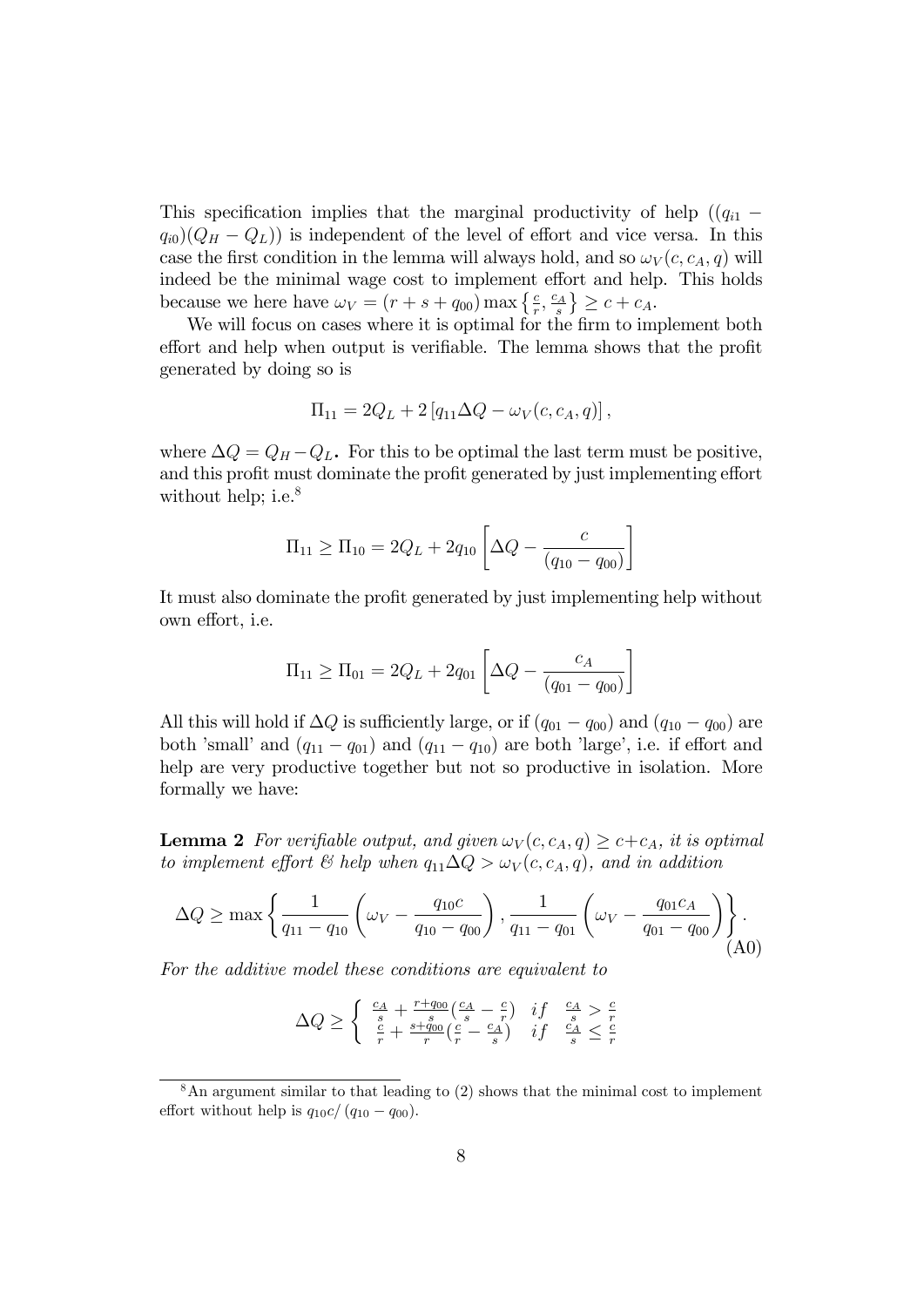### 2.2 Relational contracting

Assume now that output is non-verifiable. The incentive contract must then be self-enforcing, and thus 'relational' by definition. We consider a multilateral punishment structure where any deviation by the principal triggers low effort from *both* agents. The principal honors the contract only if both agents honored the contract in all previous periods. The agents honor the contract only if the principal honored the contract with both agents in all previous periods. A natural explanation for this is that the agents interpret a unilateral contract breach (i.e. the principal deviates from the contract with only one of the agents) as evidence that the principal is not trustworthy (see Bewley, 1999, and Levin, 2002).<sup>9</sup>

The relational incentive contract is self-enforcing if, for all parties, the present value of honoring is greater than the present value of reneging. Ex post realizations of values, the principal can renege on the contract by refusing to pay the promised wage, while the agents can renege by refusing to accept the promised wage, and instead hold-up values and renegotiate what we can call a spot contract. The spot price is denoted  $\eta Q_k$ . If values accrue directly to the principal, then  $\eta = 0$ . But if the agent is able to hold-up values ex-post, then  $\eta$  is determined by bargaining power, ex post outside options and the ability to hold-up values.<sup>10</sup> Assume that there exists an alternative market for the agents' output, and that the agents are able to independently realize values  $\theta Q_k$ ,  $\theta \in (0, 1)$  ex post. If we assume Nash bargaining between principal and agents, each agent will then receive  $\theta Q_k$  plus a share  $\gamma$  from the surplus from trade i.e.  $\theta Q_k + \gamma (Q_k - \theta Q_k) = \eta Q_k$  where  $\eta = \gamma + \theta (1 - \gamma)^{11}$ 

We will assume that effort is not implementable in a spot contract, which

<sup>&</sup>lt;sup>9</sup>Modelling multilateral punishments is also done for convenience. Bilateral punishments will not alter our results qualitatively.

<sup>&</sup>lt;sup>10</sup>We take  $\eta$  as an exogenous parameter. In Kvaløy and Olsen (2007) we endogenize the agents' hold-up power in a single-task model where relative performance evaluation is optimal.

<sup>&</sup>lt;sup>11</sup>It should be noted that the ability to hold-up values rests on the assumption that agents become indispensable in the process of production (as in e.g. Halonen, 2002). We do not analyze the incentives to invest in Örm-speciÖc human capital (as in e.g Kessler and Lülfesmann, 2006). Rather, we just assume that agents become indispensable ex post, and then focus on how this affects the multiagent moral hazard problem. We thus follow the relational contracting literature, and abstract from human capital accumulation. The expected output realization is therefore assumed to be constant each period. This allows us to concentrate on stationary relational contracts where the principal promises the same contingent compensation in each period.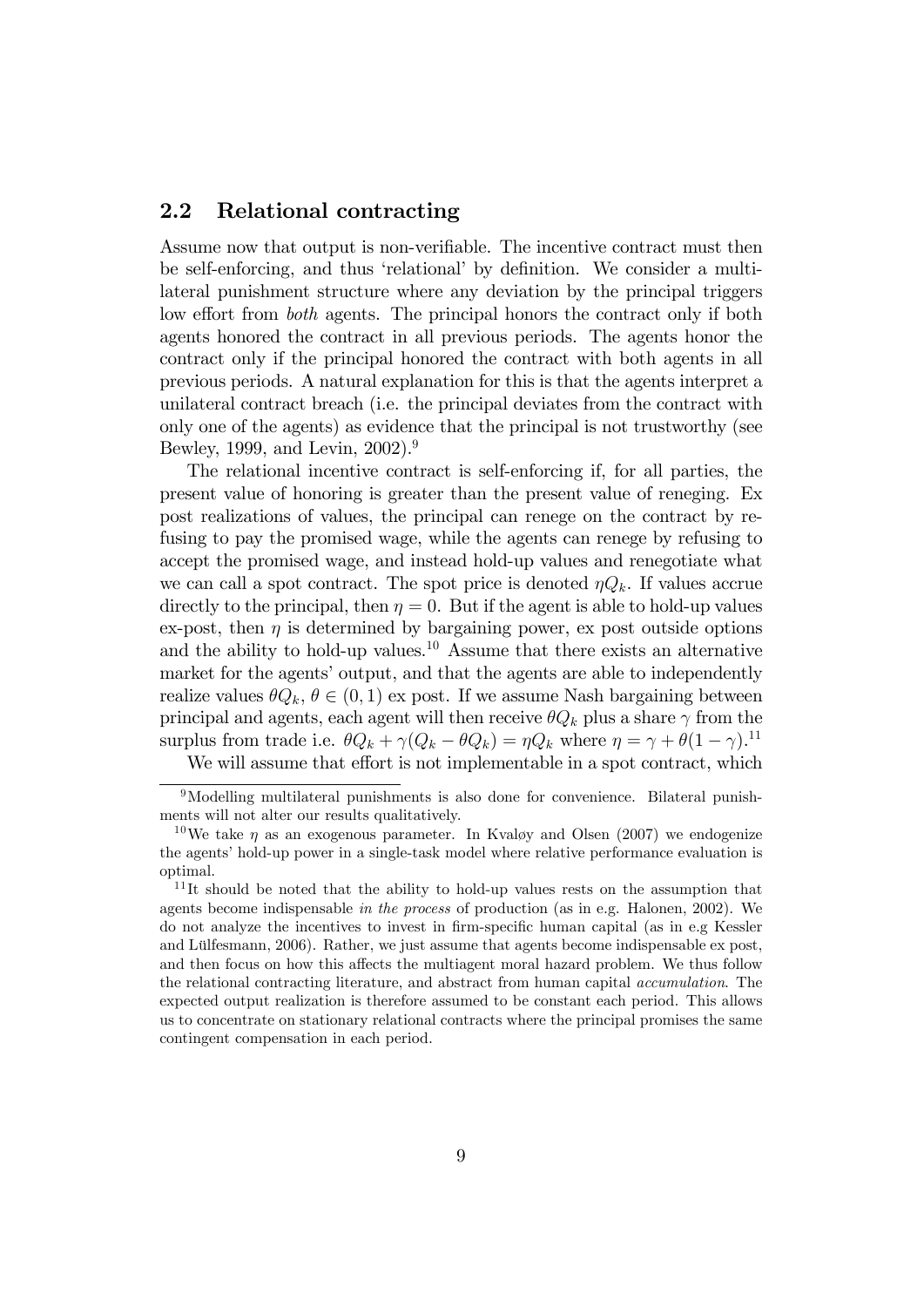is the case if  $(q_{10} - q_{00})\eta \Delta Q < c$ , i.e.

$$
\eta < \frac{c}{(q_{10} - q_{00})\Delta Q} \equiv \eta_s \tag{5}
$$

This implies that the agent's surplus in the spot contract equals the spot price and is given by

$$
u_s = S = \eta Q_L + q_{00}\eta \Delta Q \tag{6}
$$

As in e.g. Baker, Gibbons and Murphy (2002), we analyze trigger strategy equilibria in which the parties enter into spot contracting forever after one party reneges. I.e. if the principal reneges on the relational contract, both agents insist on spot contracting forever after. And vice versa: if one of the agents (or both) renege, the principal insists on spot contracting forever after.

#### 2.2.1 Optimal relational contract

Consider now the conditions for the incentive contract to be self-enforcing, i.e. the conditions for implementing a relational incentive contract. The relational incentive contract is self-enforcing if all parties honor the contract for all possible values of  $Q_k$  and  $Q_l, k, l \in \{L, H\}$ . The parties decide whether or not to honor the incentive contract ex post realization of output, but ex ante bonus payments. Agents are treated symmetrically, and thus receive the same contract  $(\beta)$  and obtain the same expected wage  $(\omega)$ . The principal will honor the contract if

$$
-\beta_{kl} - \beta_{lk} + \frac{\delta}{1-\delta} \Pi^R \ge -\eta \left(Q_k + Q_l\right) + \frac{2\delta}{1-\delta} \left[Q_L + q_{00}\Delta Q - S\right], \text{ all } k, l \in \{L, H\},\tag{EP}
$$

where  $\delta$  is the discount factor and  $\Pi^R$  is the principal's profit in the relational contract. The LHS of the inequality shows the principal's expected present value from honoring the contract, while the RHS shows the expected present value from reneging.

Each agent will honor the contract if

$$
\beta_{kl} + \frac{\delta}{1-\delta} \left( \omega - c - c_A \right) \ge \eta Q_k + \frac{\delta}{1-\delta} u_s, \quad \text{all} \ \ k, l \in \{L, H\}, \tag{EA}
$$

where similarly the LHS shows the agent's expected present value from honoring the contract, while the RHS shows the expected present value from reneging.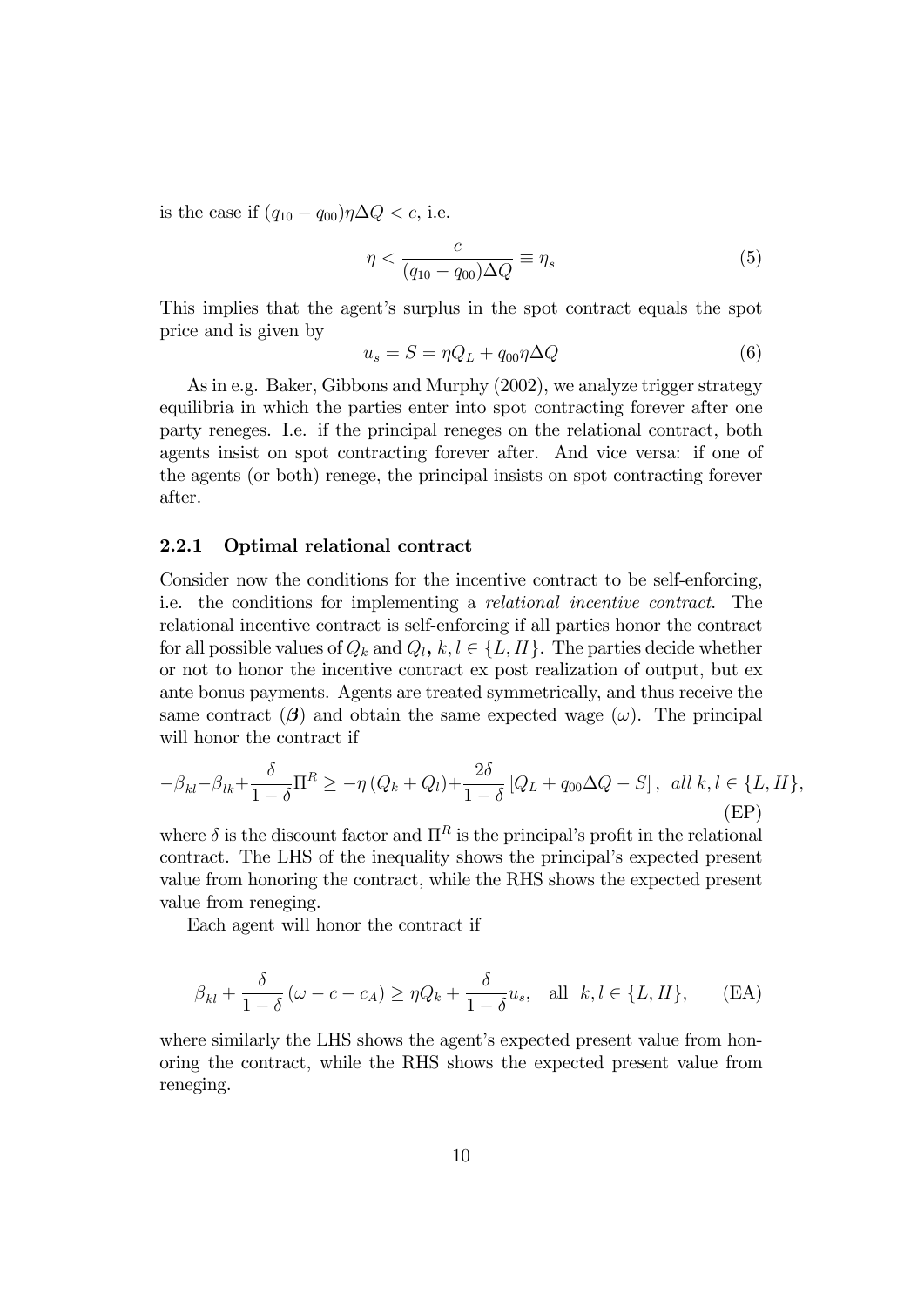In the rest of the paper we will assume

$$
\frac{q_{11}c_A}{(q_{11} - q_{10})} > \max\left\{\frac{q_{11}c}{(q_{11} - q_{01})}, (c_A + c)\right\}
$$
(A1)

For the additive model (4) this simply entails assuming  $\frac{c_A}{s} > \frac{c}{r}$  $\frac{c}{r}$ , i.e. assuming that helping effort is less productive (per unit of effort cost) than own effort Assumption A1 implies that the minimal wage cost to implement effort  $\&$ help in the verifiable case is  $\omega_V = \frac{q_{11}c_A}{(q_{11}-q_{12})}$  $\frac{q_{11}c_A}{(q_{11}-q_{10})}$ .

We will now derive a lower bound for the cost (per agent) of implementing help and effort in a releational contract. Using first  $\beta_{LL} \geq 0$  and EA for the bonus  $\beta_{HL}$  in (3) (with  $\omega^1 = \omega^2 = \omega$ ) we get

$$
\omega \ge q_{11} \frac{c_A}{q_{11} - q_{10}} + q_{11} \left( \eta Q_H + \frac{\delta}{1 - \delta} \left[ u_s - \omega + c + c_A \right] \right) \tag{7}
$$

and hence, collecting terms involving  $\omega$ :

$$
\omega \ge \left(\frac{q_{11}c_A}{q_{11}-q_{10}} + q_{11}\left(\eta Q_H + \frac{\delta}{1-\delta}\left[u_s + c + c_A\right]\right)\right) \frac{1-\delta}{1-\delta+q_{11}\delta} \equiv \omega_m(\delta, \eta)
$$
\n(8)

We see that  $\omega_m(\delta, \eta)$  defined here is a lower bound for the cost, and will be attained if the two constraints  $\beta_{LL} \geq 0$  and EA for the bonus  $\beta_{HL}$  both bind.

Next, using EA for bonuses  $\beta_{HL}$  and  $\beta_{LL}$  in (3) we obtain

$$
\omega \ge q_{11} \frac{c_A}{q_{11} - q_{10}} + q_{11} \eta \Delta Q + \eta Q_L + \frac{\delta}{1 - \delta} [u_s - \omega + c + c_A]
$$
(9)

and hence

$$
\omega \ge (1 - \delta) \left[ \frac{q_{11}c_A}{q_{11} - q_{10}} + q_{11}\eta \Delta Q + \eta Q_L \right] + \delta \left[ u_s + c + c_A \right] \equiv \omega_A(\delta, \eta) \tag{10}
$$

The expression  $\omega_A(\delta, \eta)$  defined here is also a lower bound for the cost, and will be attained if the EA constraints for the bonuses  $\beta_{HL}$  and  $\beta_{LL}$  both bind.

We have thus obtained two lower bounds for the wage payments that are necessary in order to induce a worker to exert effort on his own task as well as help to his colleague. Note that  $\omega_A(\delta, \eta)$  and  $\omega_m(\delta, \eta)$  are both increasing in  $\eta$  (the outside value  $u_s$  is also increasing in  $\eta$ ), reflecting the effect that it generally becomes more costly to induce this behavior when the workers' expost hold-up power increases.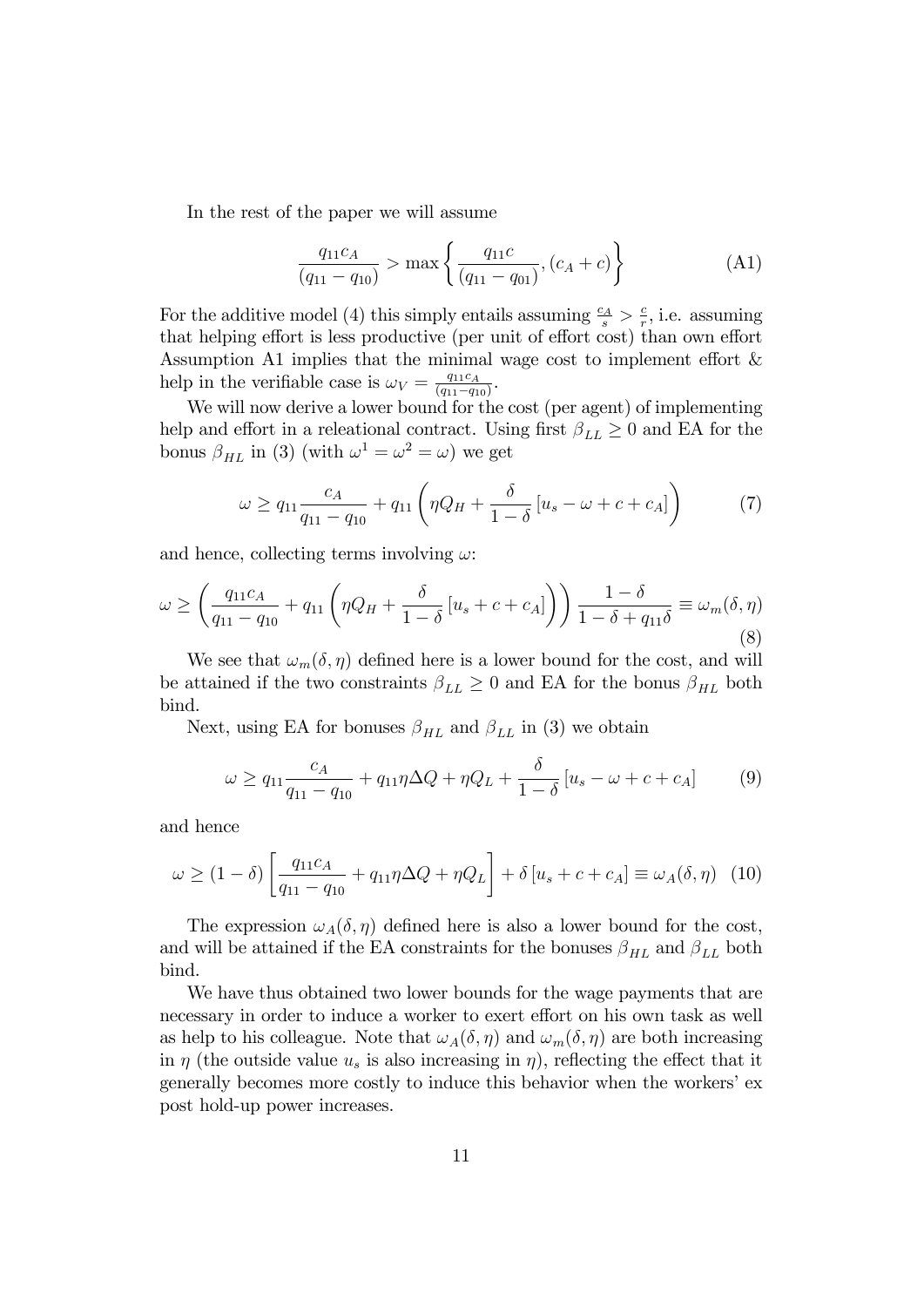The cost  $\omega_V(c, c_A, q)$  defined for the verifiable case is of course also a lower bound for wage costs in the present case. (This cost is derived from the IC and limited liability conditions, which must also hold in the present case.) So we must have  $\omega \ge \max{\{\omega_V, \omega_m(\delta, \eta), \omega_A(\delta, \eta)\}}$ . We can show that the cost defined by this expression is indeed the minimal cost to induce effort and help, subject to IC and EA (and limited liability).

**Lemma 3** Given assumption A1, the minimal cost to implement effort and help, subject to IC and EA (and limited liability) is

$$
\min_{IC,EA} \omega = \max \{ \omega_V, \omega_m(\delta, \eta), \omega_A(\delta, \eta) \} \equiv \omega_{11}(\delta, \eta)
$$

With agent spot surplus  $u_s = \eta Q_L + q_{00} \eta \Delta Q$  we have the following: For  $\delta \in (0,1]$  there exists  $\eta_a(\delta) > \eta_m(\delta) > 0$  such that

$$
\omega_{11}(\delta,\eta) = \begin{cases}\n\omega_V = \frac{q_{11}c_A}{q_{11} - q_{10}} & \text{for} \quad 0 \le \eta \le \eta_m(\delta) \\
\omega_m(\delta,\eta) & \text{for} \quad \eta_m(\delta) < \eta \le \eta_a(\delta) \\
\omega_A(\delta,\eta) & \text{for} \quad \eta_a(\delta) < \eta\n\end{cases} \tag{11}
$$

Moreover,  $\eta_a(\delta)$ ,  $\eta_m(\delta)$  are increasing in  $\delta$  and satisfy: (i)  $\eta_a(\delta)$ ,  $\eta_m(\delta) \to 0$ as  $\delta \to 0$ , and (ii)  $\eta_a(1) < \eta_s$  if and only if

$$
\eta_s Q_L > \eta_s (q_{11} - q_{00}) \Delta Q + [\omega_V - c - c_A]
$$
\n(12)

The cost function is piecewise linear (and continuous) in  $\eta$ , reflecting increased tightening of the EA constraints as the agent's hold-up power increases. For small  $\eta$  ( $\eta < \eta_m$ ) the cost minimizing bonus scheme for verifiable output does not violate any EA constraint, and neither of these constraints are therefore binding. Each agent gets a rent (since  $\omega_V > c + c_A$ ), and their spot surplus is so low that they are not tempted to renegotiate. This is the case even for the outcome pair  $Q_H, Q_L$ , where the agent's own output is high, but his bonus is  $\beta_{HL} = 0$ . But for  $\eta = \eta_m$  the EA constraint for this bonus just starts to bind. The principal is thus forced to modify the inital scheme, where an agent never gets a bonus if his partner fails, into a scheme where an agent gets a bonus if his partner fails, but the agent himself does well  $(\beta_{HL} > 0).$ 

The EA constraint for the bonus  $\beta_{HL}$  continues to bind for larger  $\eta$ , and this implies increased wage costs for the principal, but it is the only binding EA constraint for  $\eta < \eta_a$ . At this point the constraints start binding also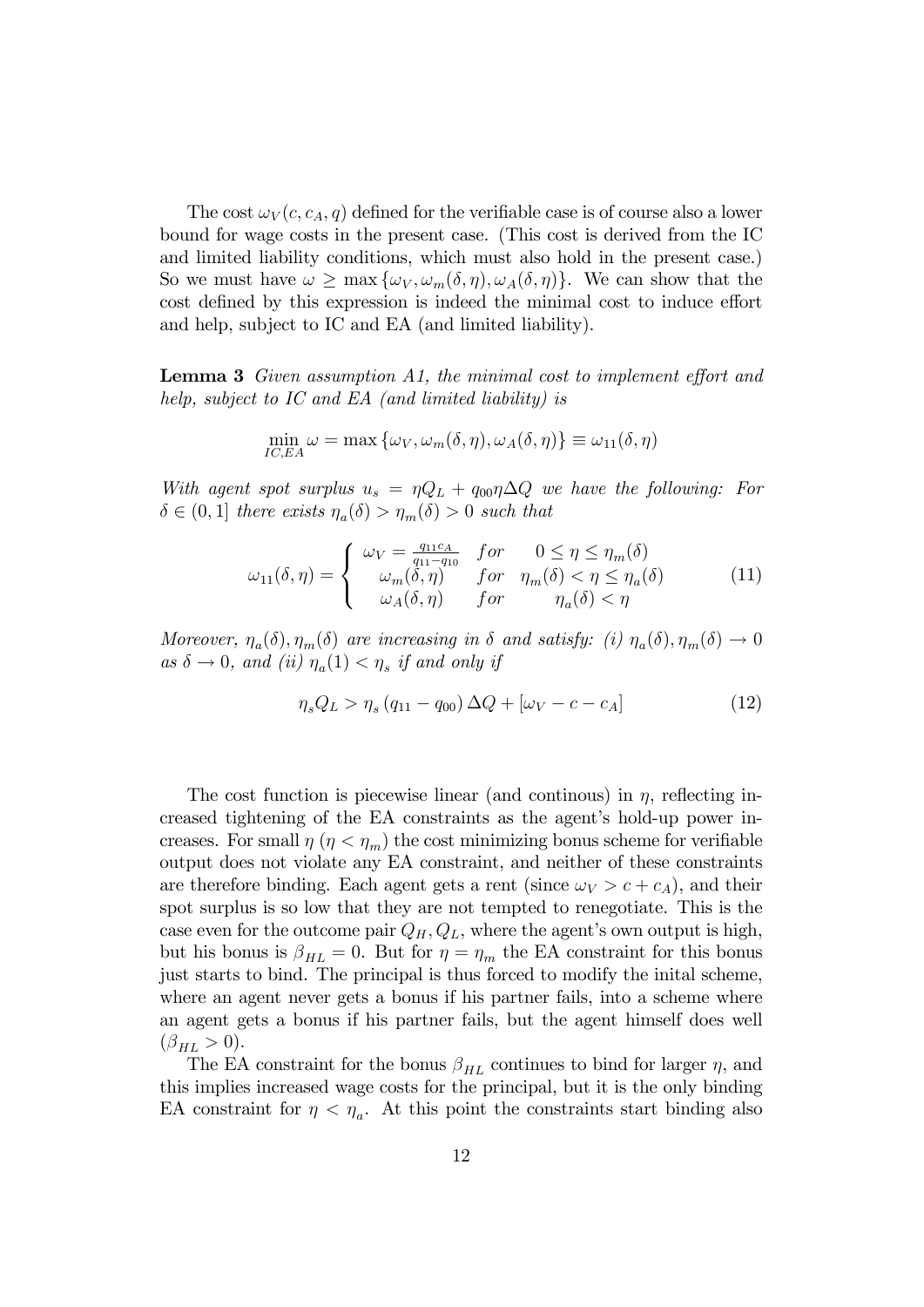for the outcomes where the agent's own output is low. For  $\eta > \eta_a$  the EA constraints for these outcomes are also binding, implying even higher wage costs.

The cost characterized in Lemma 3 will be attainable for the principal if the associated bonuses also satisfy the EP conditions, so that the principal is not tempted to renegotiate ex post. These conditions are more easily satisfied, the larger is  $\delta$ . The minimal cost given in the lemma will therefore generally be attainable only if  $\delta$  exceeds some critical level. We will return to this issue below.

### 2.2.2 Profit in the relational contract

Given that the contract inducing help  $&\&$  effort can be implemented, the profit associated with this contract will be

$$
\Pi_{11}^{R}(\delta, \eta) = 2Q_L + 2 [q_{11} \Delta Q - \omega_{11}(\delta, \eta)]
$$

Since the wage cost increases with  $\eta$ , the profit decreases with  $\eta$ . For  $\eta = 0$ the EA constraints do not bind (we have  $S = u_s = 0$  in this case), and the profit for the relational contract is then equal to the profit for the verifiable case (provided implementation, i.e. EP, is feasible). Thus we have

$$
\Pi_{11}^{R}(\delta,\eta) \leq \Pi_{11}, \quad \Pi_{11}^{R}(\delta,0) = \Pi_{11} = 2Q_{L} + 2q_{11} \left[ \Delta Q - \frac{c_{A}}{(q_{11} - q_{10})} \right].
$$

(The next-to-last equality presumes that  $\delta$  is sufficiently large to make  $\omega_V$ implementable, i.e. to make the associated bonuses compatible with EP.)

Alternatively, the principal could seek to implement a contract with effort but no help. We can show (see the appendix) that the wage cost (per agent) for this contract is given by

$$
\omega_{10}(\delta, \eta) = \max \left\{ \frac{q_{10}c}{q_{10} - q_{00}}, \omega_0(\delta, \eta) \right\} \tag{13}
$$

where  $\frac{q_{10}c}{q_{10}-q_{00}}$  is the cost to implement effort (and no help) in the verifiable case, and

$$
\omega_0(\delta, \eta) = (1 - \delta) \left[ \frac{q_{10}c}{q_{10} - q_{00}} + \eta Q_L \right] + \delta [u_s + c], \tag{14}
$$

This holds provided that  $\delta$  is sufficiently large to make the associated bonuses implementable, i.e. compatible with EP. Given these provisions, the profit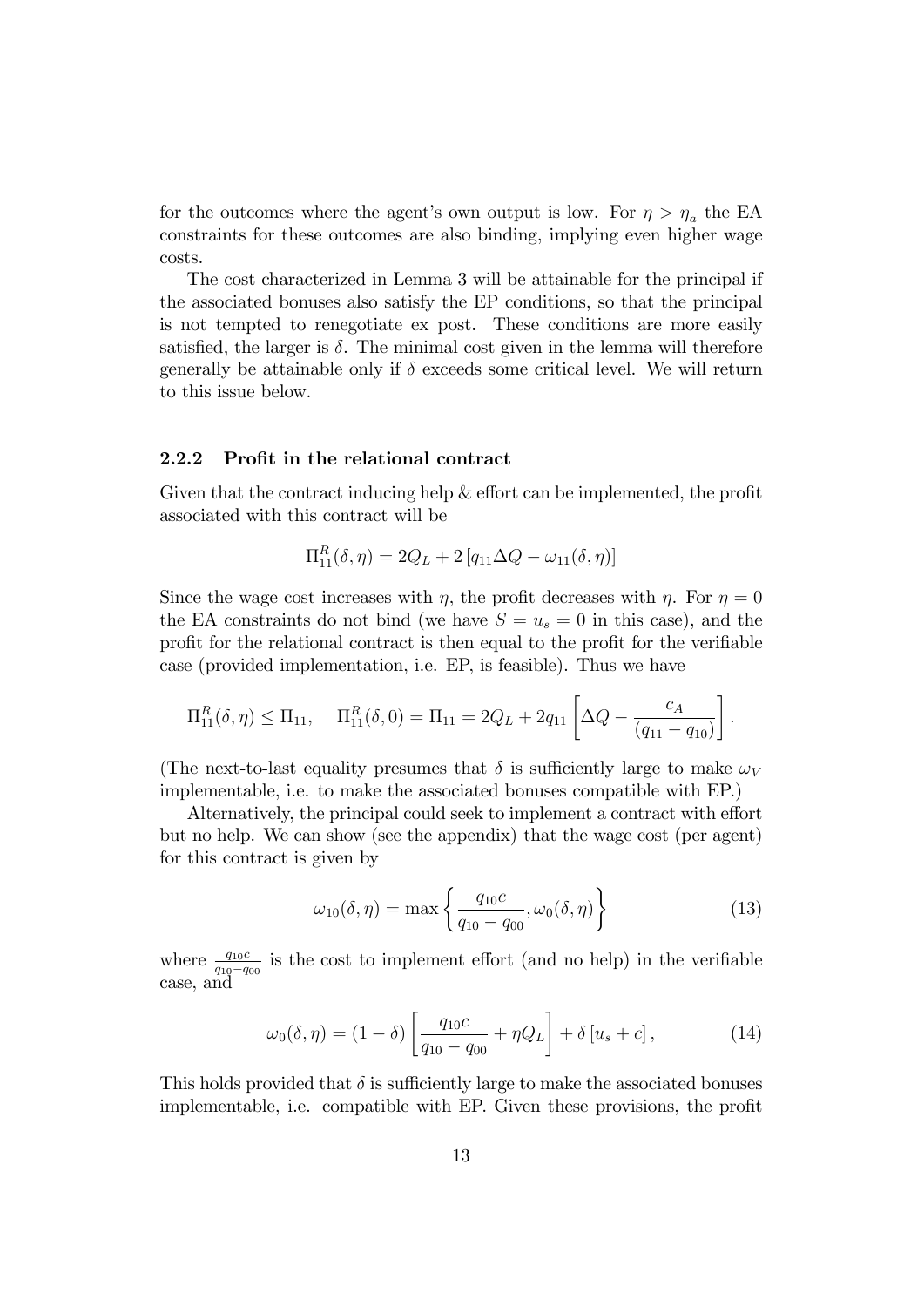associated with this contract is

$$
\Pi_{10}^{R}(\delta, \eta) = 2Q_L + 2 [q_{10}\Delta Q - \omega_{10}(\delta, \eta)]
$$

As above the profit decreases with  $\eta$  (because the cost  $\omega_0(\delta, \eta)$  is increasing in  $\eta$ ), and we have (again provided implementation, i.e. EP is feasible):

$$
\Pi_{10}^{R}(\delta,\eta) \leq \Pi_{10}, \quad \Pi_{10}^{R}(\delta,0) = \Pi_{10} = 2Q_{L} + 2q_{10} \left[ \Delta Q - \frac{c}{(q_{10} - q_{00})} \right]
$$

We will now investigate the conjecture that a contract inducing effort&help is optimal for small  $\eta$ , while a contract inducing only effort is optimal for large  $\eta$ . This amounts to the following:

$$
\Pi_{11}^R(\delta, \eta) > \Pi_{10}^R(\delta, \eta) \quad \text{for 'small' } \eta \text{ (and } \Pi_{11}^R \text{ implementable)}
$$
\n
$$
\Pi_{11}^R(\delta, \eta) < \Pi_{10}^R(\delta, \eta) \quad \text{for 'large' } \eta \text{ (or } \Pi_{11}^R \text{ not implementable)}
$$

Consider first the case of small  $n$ . If the effort&help contract is implementable for  $\eta = 0$  (or  $\eta$  close to 0), then the conjecture holds true if we just have

$$
\Pi_{11} > \Pi_{10}
$$
 i.e.  $q_{11} \left[ \Delta Q - \frac{c_A}{(q_{11} - q_{10})} \right] > q_{10} \left[ \Delta Q - \frac{c}{(q_{10} - q_{00})} \right]$ 

(This inequality is implied by assumption A0.) We can now prove the following result.

**Proposition 1** Given  $\Pi_{11} > \Pi_{10}$ , then for all  $\eta$  sufficienly small there is  $\delta_0$  < 1 such that a contract inducing effort  $\mathcal C$  help is implementable and optimal  $(\Pi_{11}^R(\delta, \eta) > \Pi_{10}^R(\delta, \eta))$  for  $\delta > \delta_0$ .

The proposition shows that high discount factors, which supports longterm relationships, facilitate agent-cooperation even if the agents cannot monitor or punish each other's effort choices.

Consider next 'large'  $\eta$ . Recall that we have assumed  $\eta < \eta_s$ , see (5). It can be seen that there is  $\eta_0 < \eta_s$  such that the cost to implement own effort only (no help) is given by  $\omega_0(\delta, \eta)$  when  $\eta \in (\eta_0, \eta_s)$ . This can be seen by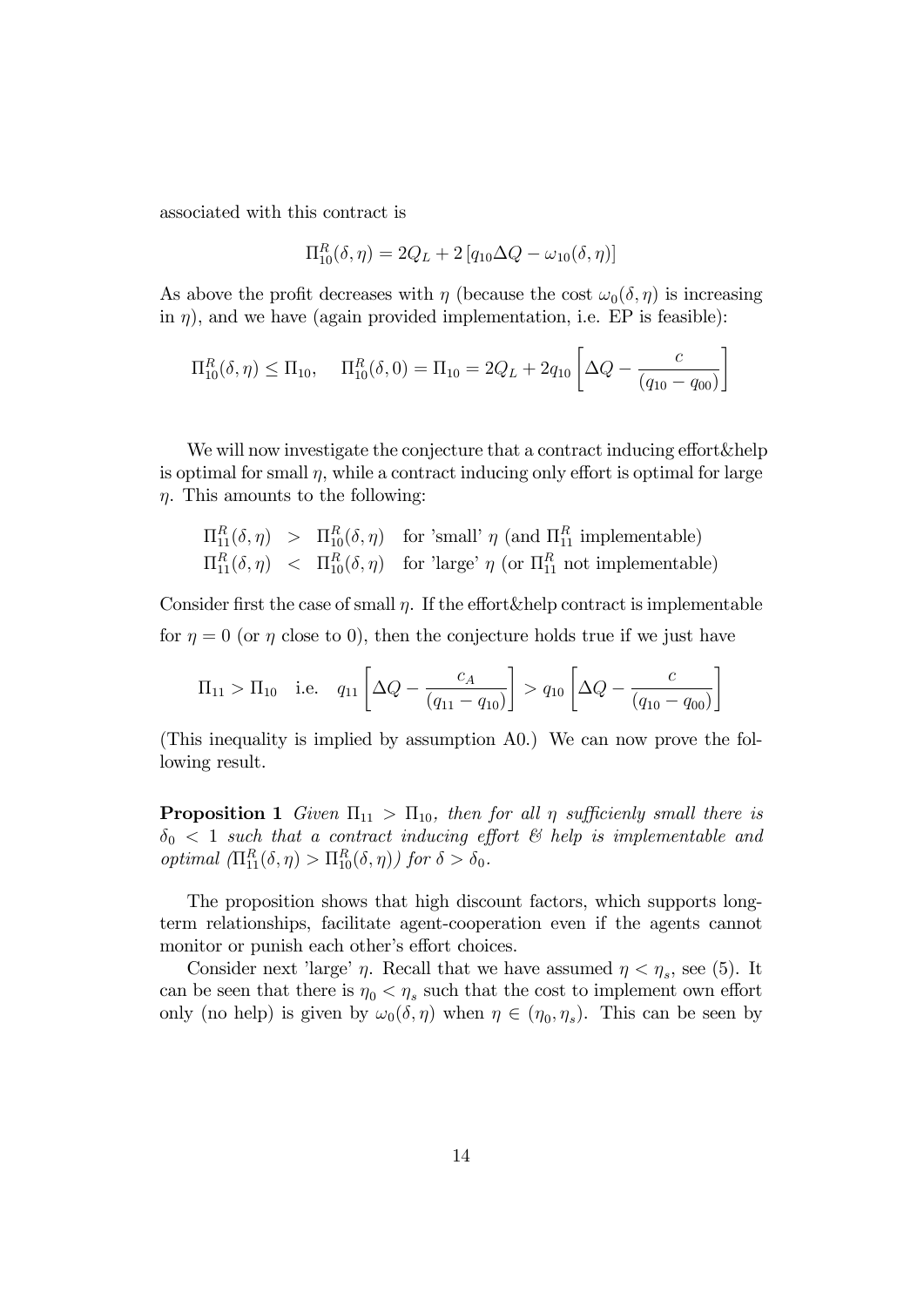noting from  $(14)$  that we have<sup>12</sup>

$$
\omega_0(\delta, \eta) = \frac{q_{10}c}{q_{10} - q_{00}} + \eta Q_L - \delta \left( \frac{c}{q_{10} - q_{00}} - \eta \Delta Q \right) q_{00}
$$
 (15)  

$$
\rightarrow \frac{q_{10}c}{q_{10} - q_{00}} + \eta_s Q_L \quad \text{as} \quad \eta \rightarrow \eta_s
$$

Moreover, it follows from the analysis in Kvaløy and Olsen (2006b) that this contract gets easier to implement as  $\eta$  increases. (The critical discount factor for implementation goes to zero as  $\eta \to \eta_s$ ; see the appendix, proof of Proposition 2.)

Consider then the contract with effort & help. We first note that for  $\delta$ sufficiently large (close to 1) this contract will dominate the contract inducing only own effort even for large  $\eta$ . This is most easily seen when parameters are such that the contract with effort & help has cost given by  $\omega_A(\delta, \eta)$  for  $\eta$  large (close to  $\eta_s$ ), which by Lemma 3 is the case when (12) holds.<sup>13</sup> The definitions  $(10)$  and  $(14)$  of the two cost functions then show directly that  $\omega_A(\delta, \eta) - \omega_0(\delta, \eta) \to c_A$  when  $\delta \to 1$ , and from this it follows that we have

$$
\Pi_{11}^{R}(\delta, \eta) - \Pi_{10}^{R}(\delta, \eta) \to 2[(q_{11} - q_{10})\Delta Q - c_{A}] > 0 \quad \text{as} \quad \delta \to 1
$$

Since implementation is always guaranteed for  $\delta$  sufficiently close to 1 (see EP and EA), we can conclude that for such large  $\delta$  effort  $\&$  help always dominates, even when the agents' abilities for hold up ex post are large, as represented by a large  $\eta$ . For large  $\delta$ , where implementation of a relational contract is not particularly challenging, the contract inducing effort and help thus remains optimal, also when the agents' hold up power becomes large.

Having noted this, we next move on to the case of small  $\delta$ , where implementation of a relational contract is more of a challenge. The smaller is  $\delta$ , the harder it generally is to implement a relational contract. We will show that at least under some assumptions, it becomes relatively harder to implement a contract inducing both effort and help than a contract inducing effort alone when  $\delta$  becomes small.

To verify this statement, consider first the limiting case  $\delta \to 0$ , for which

<sup>&</sup>lt;sup>12</sup>We see from (15) that  $\omega_0(\delta, \eta)$  is decreasing in  $\delta$  for  $\eta < \eta_s$  and is thus larger than  $\frac{q_{10}c}{q_{10}-q_{00}}$  for all  $\delta \leq 1$  if  $\eta > \eta_0$  given by  $\eta_0 Q_L = \left(\frac{c}{q_{10}-q_{00}} - \eta_0 \Delta Q\right) q_{00}$ 

<sup>&</sup>lt;sup>13</sup>When (12) holds we have  $\eta_a(\delta) \leq \eta_a(1) < \eta_s$  and the minimal cost is thus  $\omega_A(\delta, \eta)$ for  $\eta_a(1) < \eta < \eta_s$ .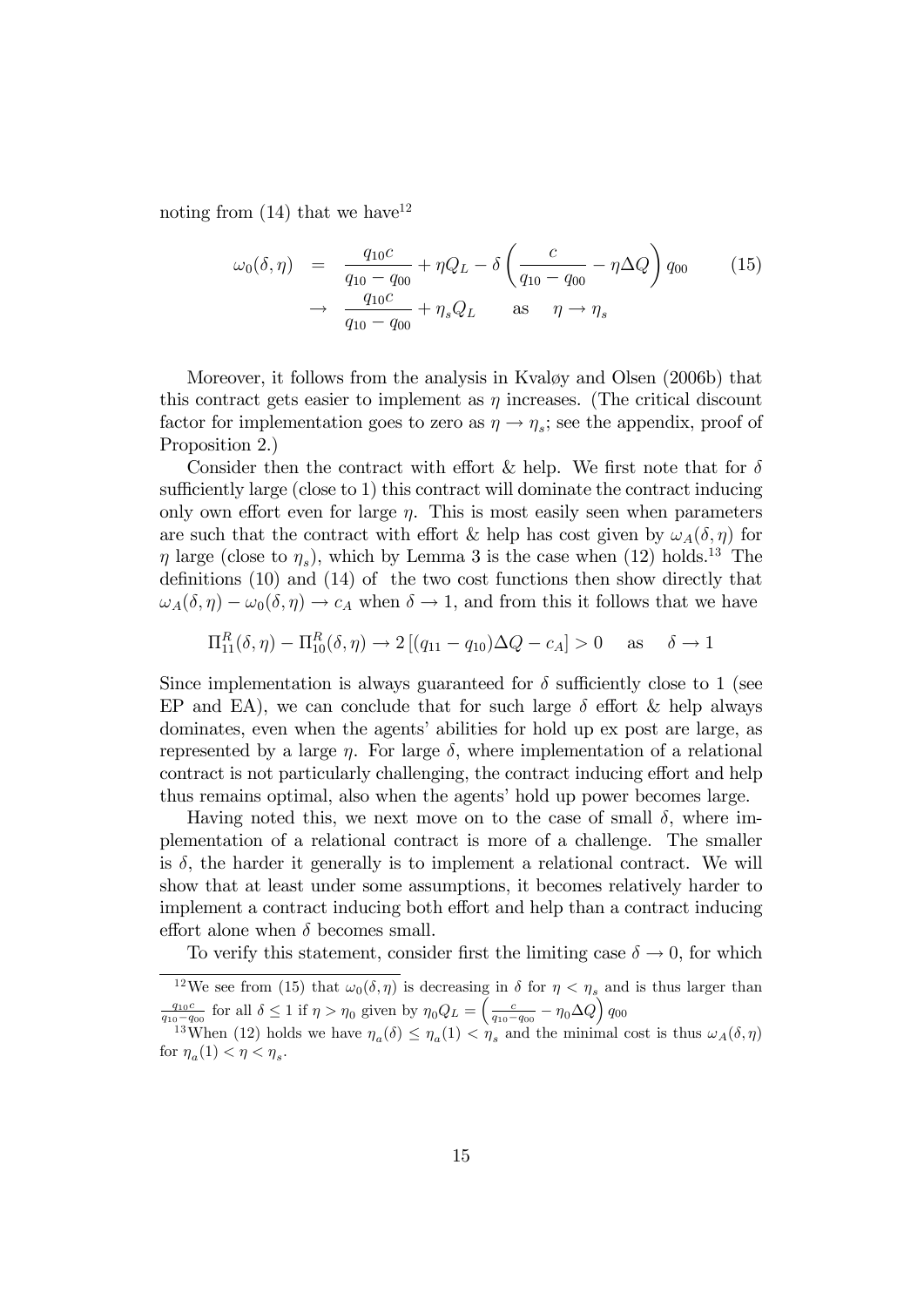we obtain, from  $(10)$  and  $(14)$ ;

$$
\omega_A(\delta, \eta) - \omega_0(\delta, \eta) \to \left(\frac{q_{11}c_A}{q_{11} - q_{10}} + q_{11}\eta \Delta Q\right) - \frac{q_{10}c}{q_{10} - q_{00}} \text{ as } \delta \to 0
$$

(For  $\delta$  small, the relevant cost functions for a given  $\eta$  are indeed  $\omega_A(\delta, \eta)$  and  $\omega_0(\delta, \eta)$ . This follows from Lemma 3 by noting that  $\eta_a(\delta) \to 0$  as  $\delta \to 0$ , and from (14) by noting that  $\omega_0(\delta, \eta) > \frac{q_{10}c}{q_{10}-q}$  $\frac{q_{10}c}{q_{10}-q_{00}}$  for  $\delta$  small.) We are here interested in situations where the agents' hold up power, as represented by  $\eta$ , is large. So consider  $\eta$  close to the upper bound  $\eta_s$  introduced above, see (5). Noting that the definition of  $\eta_s$  implies  $q_{11}\eta_s\Delta Q = \frac{q_{11}c}{q_{10}-q_s}$  $\frac{q_{11}c}{q_{10}-q_{00}},$  we see that for  $\eta = \eta_s$  we have

$$
\omega_A(\delta, \eta_s) - \omega_0(\delta, \eta_s) \to \frac{q_{11}c_A}{q_{11} - q_{10}} + \frac{(q_{11} - q_{10})c}{q_{10} - q_{00}}
$$
 as  $\delta \to 0$ 

and consequently

$$
\left(\Pi_{11}^{R}(\delta,\eta_{s}) - \Pi_{10}^{R}(\delta,\eta_{s})\right) \frac{1}{2} \to (q_{11} - q_{10})\Delta Q - \left(\frac{q_{11}c_{A}}{q_{11} - q_{10}} + \frac{(q_{11} - q_{10})c}{q_{10} - q_{00}}\right) = D_{0}
$$
\n(16)

We see that, for given probability and cost parameters, this profit difference is positive for  $\Delta Q$  large, but negative otherwise. A large  $\Delta Q$  will in this model imply that help as well as effort are quite productive. We have previously seen (Lemma 2) that a contract inducing effort and help is optimal in the verifiable case only if  $\Delta Q$  is not too small, i.e. only if both effort and help are sufficiently productive. The interesting question now is therefore whether there is a range of intermediate  $\Delta Q's$  such that effort and help is optimal in the verifiable case, but not optimal in the non-verifiable case, and in particular such that the profit difference is negative  $(D_0 < 0)$  while the assumptions of Lemma 2 still hold.

To examine this issue, consider first the additive specification  $(4)$ , for which we obtain

$$
\frac{D_0}{q_{11} - q_{10}} = \Delta Q - \left(\frac{1}{s} \frac{(s + r + q_{00}) c_A}{s} + \frac{c}{r}\right) = \Delta Q - \left(\left(1 + \frac{r + q_{00}}{s}\right) \frac{c_A}{s} + \frac{c}{r}\right)
$$

Comparing with the conditions in Lemma 2, we see that there is indeed a range of  $\Delta Q's$  such that these conditions hold and yet  $D_0 < 0$ . (Assumption A1 implies here  $\frac{c_A}{s} > \frac{c}{r}$  $\frac{c}{r}$ , and the range is then defined by  $\frac{r+q_{00}}{s}(\frac{c_A}{s}-\frac{c_B}{r})$  $\frac{c}{r}) <$  $\Delta Q - \frac{c_A}{s} < \frac{r+q_{00}}{s}$ s  $\frac{c_A}{s} + \frac{c}{r}$  $\frac{c}{r}$ .) There is thus a range of intermediate  $\Delta Q's$  for which a contract inducing effort and help is optimal when output is verifiable, but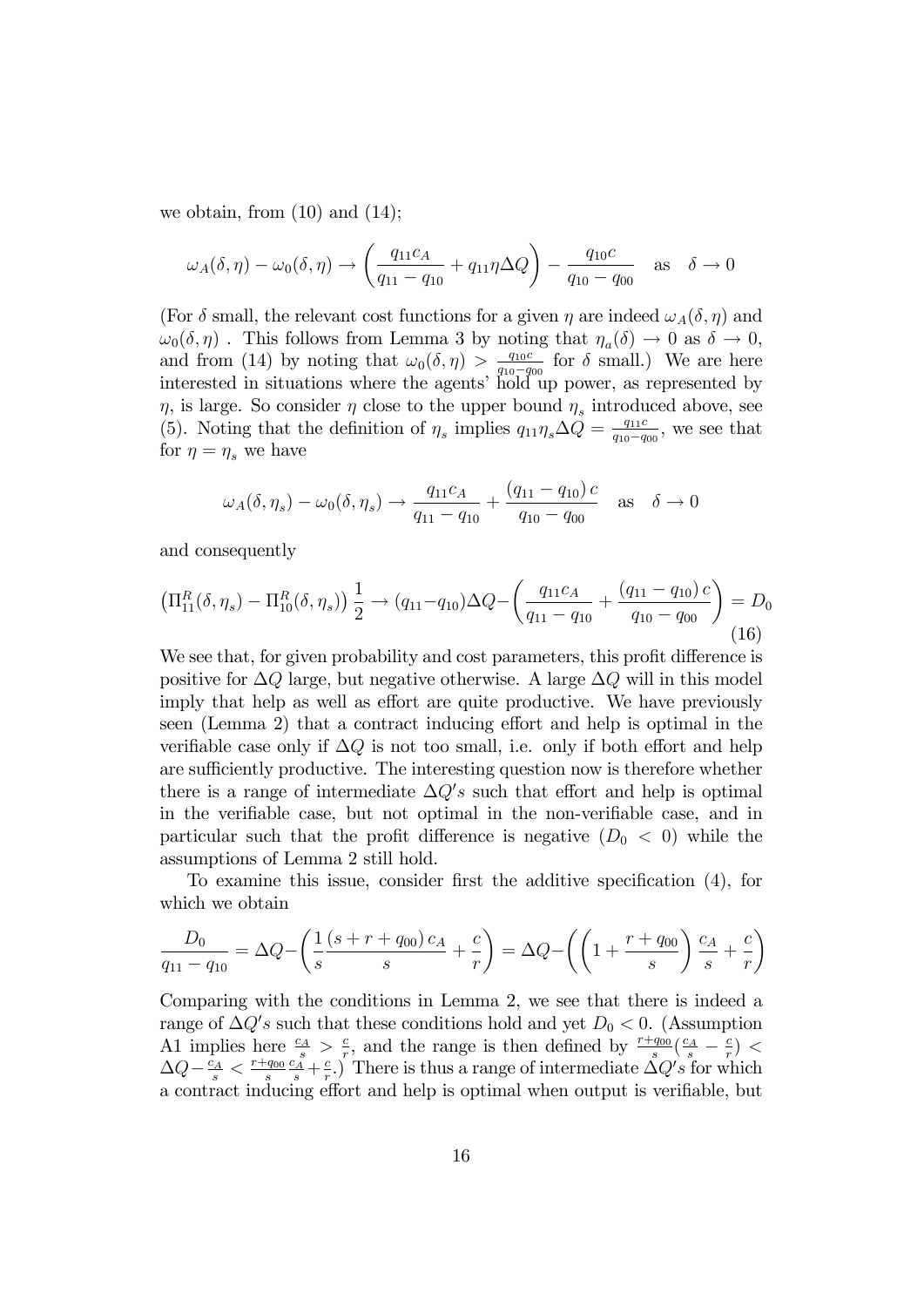not necessarily so when output is non-verifiable.

We have so far not considered the implementability conditions EP for the principal. The condition  $D_0 < 0$  is therefore not sufficient to conclude that the contract inducing effort alone is optimal. It must also be verified that this contract can indeed be implemented at cost  $\omega_0(\delta, \eta)$ . Now, from the analysis in Kvaløy and Olsen (2006b) it follows that for large  $\eta$  (close to  $\eta_s$ ) such implementation is indeed feasible even for  $\delta$  very small (see the appendix for details). Based on this we can therefore conclude that the condition  $D_0 < 0$  will imply that for  $\eta$  large (close to  $\eta_s$ ) and  $\delta$  small the relational contract inducing effort alone is indeed optimal. Stated formally we have the following.

#### Proposition 2 When

$$
\Delta Q < \frac{q_{11}c_A}{(q_{11} - q_{10})^2} + \frac{c}{(q_{10} - q_{00})}
$$

and  $(A0, A1)$  and  $(12)$  hold, there exists a  $\eta_1 < \eta_s$  such that for every  $\eta \in$  $(\eta_1, \eta_s)$  there is an interval  $(\underline{\delta}(\eta), \overline{\delta}(\eta))$  such that for  $\delta \in (\underline{\delta}(\eta), \overline{\delta}(\eta))$  we have  $\Pi_{11}^R(\delta,\eta) < \Pi_{10}^R(\delta,\eta)$ , so that in relational contracting effort  $\mathcal C$  help is dominated by effort alone.

The conditions in Proposition 2 are not particularly strict. A0 and A1 are plausible assumptions, and (12) is compatible with the other conditions in the proposition, since it is the only condition involving  $Q_L$ . This condition holds in addition to the other ones if  $Q_L$  is sufficiently large. The main insight from the proposition is that if the agents have hold-up power, there exists parameters where productive cooperation is not implemented in the relational contract equilibrium.

Proposition 2 shows that if the agents' hold up power  $\eta$  is high, then there are discount factor intervals where effort  $&$  help is dominated by effort alone. To complete the analysis, and verify our initial conjecture, we will also show that for a *given* discount facor, it is optimal to induce cooperation when  $\eta$  is small, but not so if  $\eta$  is large.

Proposition 3 There is a set of parameters satisfying (A0, A1) and (12), and for which the following is true. There is an interval  $(\delta_1, \delta_0)$  such that for  $\delta$  in this interval the contract inducing effort  $\mathcal{C}'$  help is implementable and optimal for  $\eta$  sufficiently small ( $\eta$  close to 0), while the contract inducing only own effort and no help is implementable and optimal for  $\eta$  sufficiently large ( $\eta$  close to  $\eta_s$ ).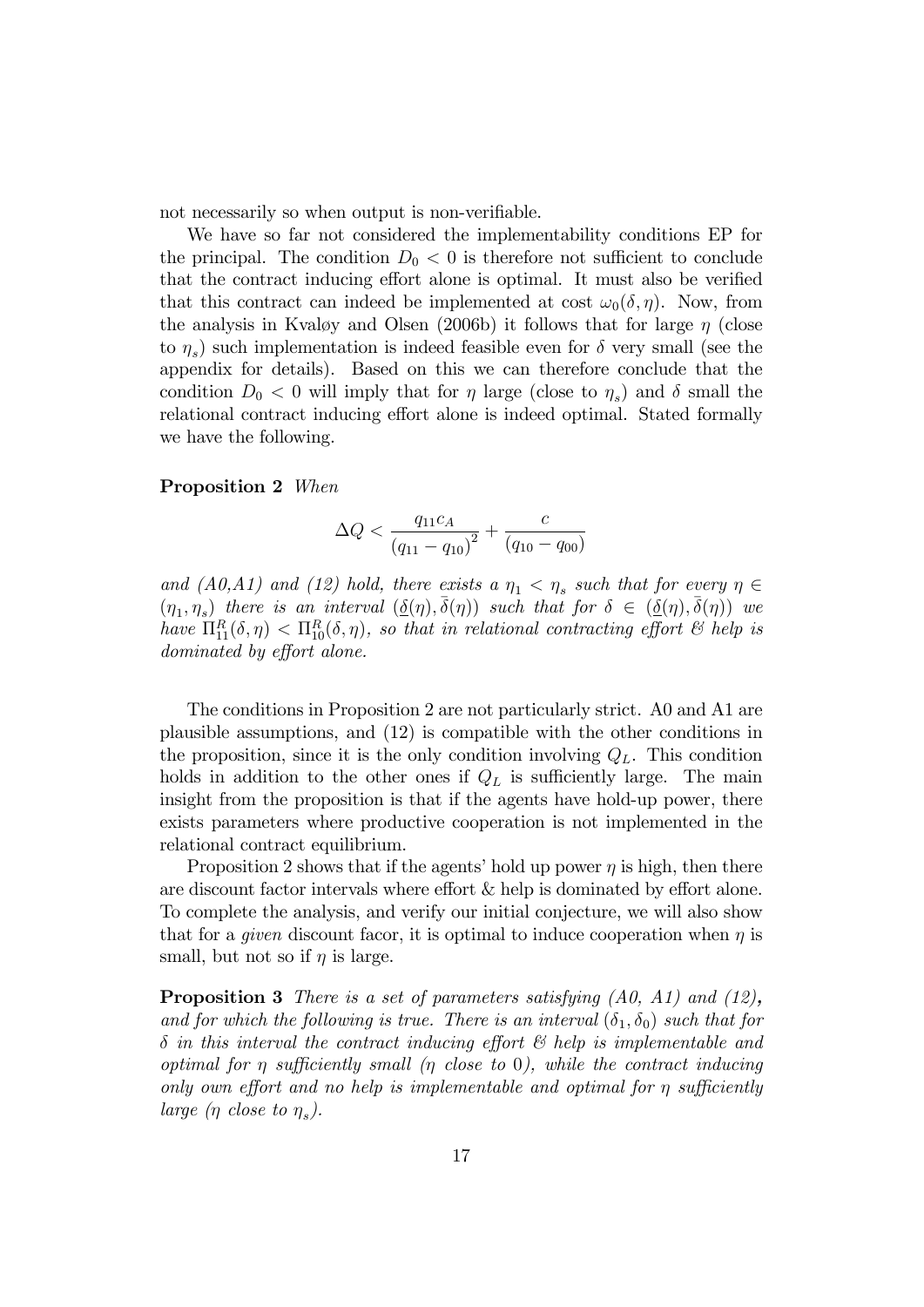This proposition has an interesting corollary. Since own effort without help yields a lower social surplus than own effort and help together, a higher  $\eta$  may reduce the social surplus:

**Corollary:** There is a set of parameters satisfying  $(A0, A1)$  and  $(12)$ , and for which the following is true. There is an interval  $(\delta_1, \delta_0)$  such that for  $\delta$  in this interval the social surplus is smaller when  $\eta$  is large ( $\eta$  close to  $\eta_s)$  than when  $\eta$  is small ( $\eta$  close to 0).

This result is not in line with the established idea from the property rights approach that the investing parties should be the residual claimants. In our model - where the principal does not make any investment decisions - this principle would indicate that the social surplus should increase when the agents' ex post share of value added  $(\eta)$  increases. But we see that the opposite happens here: If  $\eta$  is sufficiently high, then social surplus suffers since the principal cannot implement efficient cooperation (helping effort). If we interpret  $\eta$  as proxy for asset ownership, where a high  $\eta$  implies that the agents own assets, then the corollary has implications for the theory of the firm: It implies that if cooperation is valuable (and output is non-verifiable), then the firm and not the agents should own the assets (at least for some parameter configurations). The result is thus related to Holmström's (1999) claim - building on Alchian and Demsetz  $(1972)$  - that firms will arise in situations where it is important to mitigate individual incentives and foster cooperative behavior.

## 3 Concluding remarks

In so-called knowledge-intensive industries we often hear managers stress the importance of cooperation, team-work and knowledge sharing. And these claims are not only accompanied by dry complementarity arguments. The updated HR-manager would say that cooperation and helping-on-the job increase job satisfaction, and she will even find scientific support for her claim (Heywood et al. 2005). In contrast to these observations, empirical Öndings suggest that the use individual incentives, as opposed to team incentives, is higher in knowledge intensive firms (see e.g. Long and Shields, 2005, and Barth et al. 2006), and some empirical findings also suggest that people with more education are less satisfied with their job than people with lower levels of education (Clark and Oswald, 1996).<sup>14</sup>

<sup>14</sup>And the layman reads magazines about stress, burning-out and pushy behavour in the high-skilled workforce.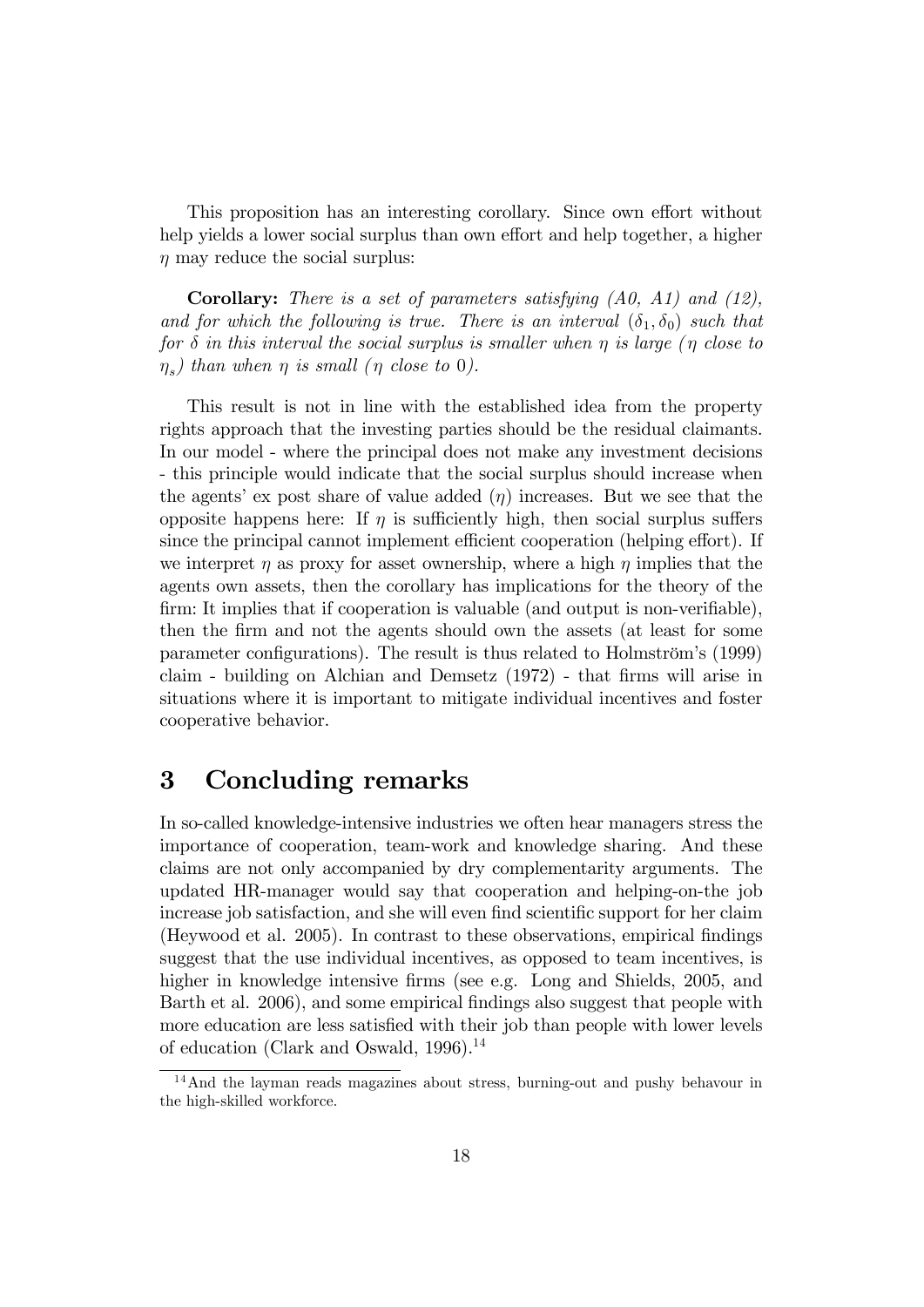Our paper responds to these Öndings by showing that cooperation can be more costly to implement in human capital-intensive industries. The reason is that human capital blurs the allocation of ownership rights. As noted by Liebeskind (2000), if human-capital intensive firms are unable to establish intellectual property rights with respect to the ideas generated by their employees, they run the risk of being expropriated or held-up by their own employees. Our point is that this hold-up problem increases if the firm encourages cooperation between its employees, since the incentive regimes that are necessary to encourage cooperation are susceptible to employee holdup.

As noted, a higher hold-up power,  $\eta$ , decreases not only the firm's surplus, but also social surplus if it prevents the agents from helping each other. This contrasts with the standard property rights argument that the investing party (the agents in our paper) should own assets. We thus present a cost of providing agents with ownership rights that can be explored further within the modelling framework presented in this paper

An interesting corollary that follows from the model is that long-term relationships foster cooperation between agents even if the agents cannot monitor or punish colleagues who free-ride, or refuse to cooperate. That is; a higher discount factor eases implementation of relational contracts, making it less costly for the principal to implement cooperation. This adds to the literature, since peer-monitoring has been more or less the "folk explanation" of why repeated interaction foster cooperation at the workplace.

### Appendix Proof of Lemma 1

We first show that a joint deviation, i.e. shirking both own effort and helping effort, is not profitable for the agent. This holds if

$$
q_{11} [q_{11} (\beta_{HH} - \beta_{LH}) + (1 - q_{11}) (\beta_{HL} - \beta_{LL})]
$$
(IC-ae)  
+
$$
q_{11} (\beta_{LH} - \beta_{LL}) - c - c_A
$$
  

$$
\geq q_{01} [q_{10} (\beta_{HH} - \beta_{LH}) + (1 - q_{10}) (\beta_{HL} - \beta_{LL})] + q_{10} (\beta_{LH} - \beta_{LL})
$$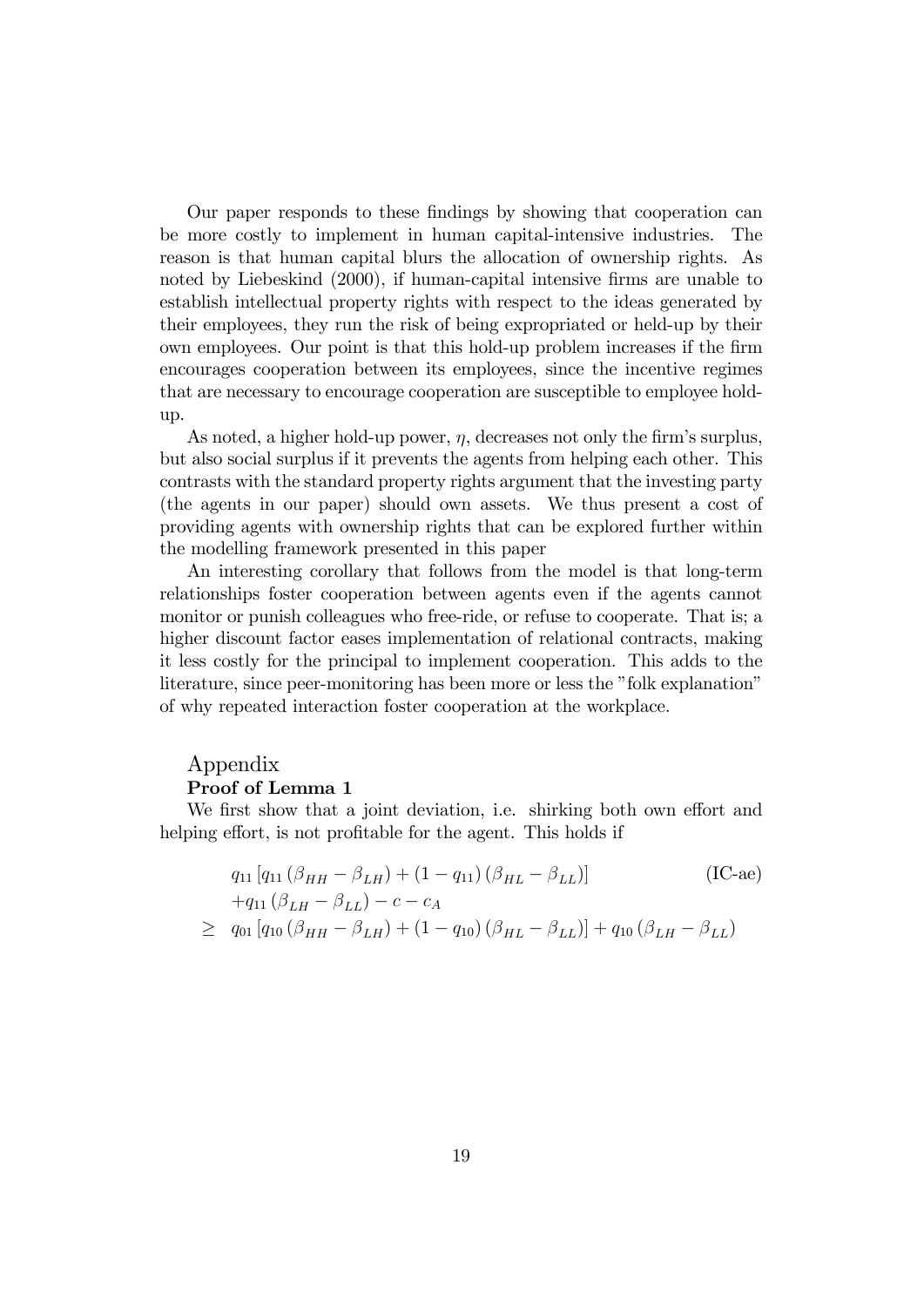We have from first ICa and then ICe

$$
q_{11} [q_{11} (\beta_{HH} - \beta_{LH}) + (1 - q_{11}) (\beta_{HL} - \beta_{LL})] + q_{11} (\beta_{LH} - \beta_{LL}) - c - c_A
$$
  
\n
$$
\geq q_{11} [q_{10} (\beta_{HH} - \beta_{LH}) + (1 - q_{10}) (\beta_{HL} - \beta_{LL})] + q_{10} (\beta_{LH} - \beta_{LL}) - c
$$
  
\n
$$
\geq (q_{11} - q_{01} + q_{01}) [q_{10} (\beta_{HH} - \beta_{LH}) + (1 - q_{10}) (\beta_{HL} - \beta_{LL})] + q_{10} (\beta_{LH} - \beta_{LL})
$$
  
\n
$$
- (q_{11} - q_{01}) [q_{11} (\beta_{HH} - \beta_{LH}) + (1 - q_{11}) (\beta_{HL} - \beta_{LL})]
$$
  
\n
$$
= (q_{11} - q_{01}) (q_{10} - q_{11}) [(\beta_{HH} - \beta_{LH}) - (\beta_{HL} - \beta_{LL})]
$$
  
\n
$$
+ q_{01} [q_{10} (\beta_{HH} - \beta_{LH}) + (1 - q_{10}) (\beta_{HL} - \beta_{LL})] + q_{10} (\beta_{LH} - \beta_{LL})
$$

Since  $(q_{11} - q_{01}) (q_{10} - q_{11}) < 0$  we see that IC-ae will indeed hold if  $(\beta_{HH} - \beta_{LH})$  $(\beta_{HL} - \beta_{LL}) \geq 0$ . Now, the cost-minimizing bonuses must satisfy this inequlity. For instance, if  $C = \frac{c}{a_1 - a_2}$  $rac{c}{q_{11}-q_{01}} - \frac{c_A}{q_{11}-q_{11}}$  $\frac{c_A}{q_{11}-q_{10}} \geq 0$ , then  $\beta_{LL} = \beta_{LH} = 0$ , ICe binds and ICa must hold. This implies  $\beta_{HH} \geq \beta_{HL}$  because the two IC conditions are now  $q_{11}\beta_{HH} + (1 - q_{11})\beta_{HL} = \frac{c}{q_{11}-q_{11}}$  $\frac{c}{q_{11}-q_{01}}$  and  $q_{11} (\beta_{HH} - \beta_{HL}) \ge \frac{c_A}{q_{11}-a}$  $\frac{c_A}{q_{11}-q_{10}}$ respectively. This proves IC-ae for the case  $C \geq 0$ . The other case is proved similarly.

The scheme in Lemma 1 ensures participation if

$$
\max\left\{\frac{c}{(q_{11} - q_{01})}, \frac{c_A}{(q_{11} - q_{10})}\right\} q_{11} \ge c + c_A
$$

The latter holds if e.g.  $q_{11} \leq 2 \max\{q_{01}, q_{10}\}.$  This follows because we have  $\omega_V \geq 2 \max \{c, c_A\}$  under this assumption.

### Proof of Lemma 2.

Condition A0 is just a different way of writing  $\Pi_{11} \geq \Pi_{10}$  and  $\Pi_{11} \geq \Pi_{01}$ . For the additive model (4) consider the case  $\frac{c_A}{q_{11}-q_{10}} > \frac{c_A}{q_{11}-q_{10}}$ For the additive model (4) consider the case  $\frac{c_A}{q_{11}-q_{10}} > \frac{c}{q_{11}-q_{01}}$ , i.e.  $\frac{c_A}{s} >$ <br> $\frac{c}{q_{11}-q_{01}}$ , i.e.  $\frac{c_A}{s} >$  $\frac{c}{r}$ . (The case  $\frac{c_A}{s} \leq \frac{c}{r}$  $\frac{c}{r}$  can be analysed similarly.) For this case we have  $\omega_V=\frac{c_A}{s}$  $\frac{\partial^2 A}{\partial s} q_{11}$ , and the condition  $q_{11} \Delta Q > \omega_V$  is then equivalent to  $\Delta Q > \frac{c_A}{s}$ . Condition A0 is now

$$
\Delta Q \ge \max \left\{ \frac{1}{s} \left( \frac{q_{11}c_A}{s} - \frac{q_{10}c}{r} \right), \frac{1}{r} \left( \frac{q_{11}c_A}{s} - \frac{q_{01}c_A}{s} \right) \right\}
$$

Using  $q_{11} = s + q_{10} = r + q_{01}$ , this is equivalent to

$$
\Delta Q \ge \max \left\{ \frac{1}{s} \left( c_A + q_{10} \left( \frac{c_A}{s} - \frac{c}{r} \right) \right), \frac{1}{r} \left( \frac{rc_A}{s} \right) \right\} = \frac{c_A}{s} + \frac{q_{10}}{s} \left( \frac{c_A}{s} - \frac{c}{r} \right)
$$

which coincides with the condition stated in the lemma, since  $q_{10} = r + q_{00}$ .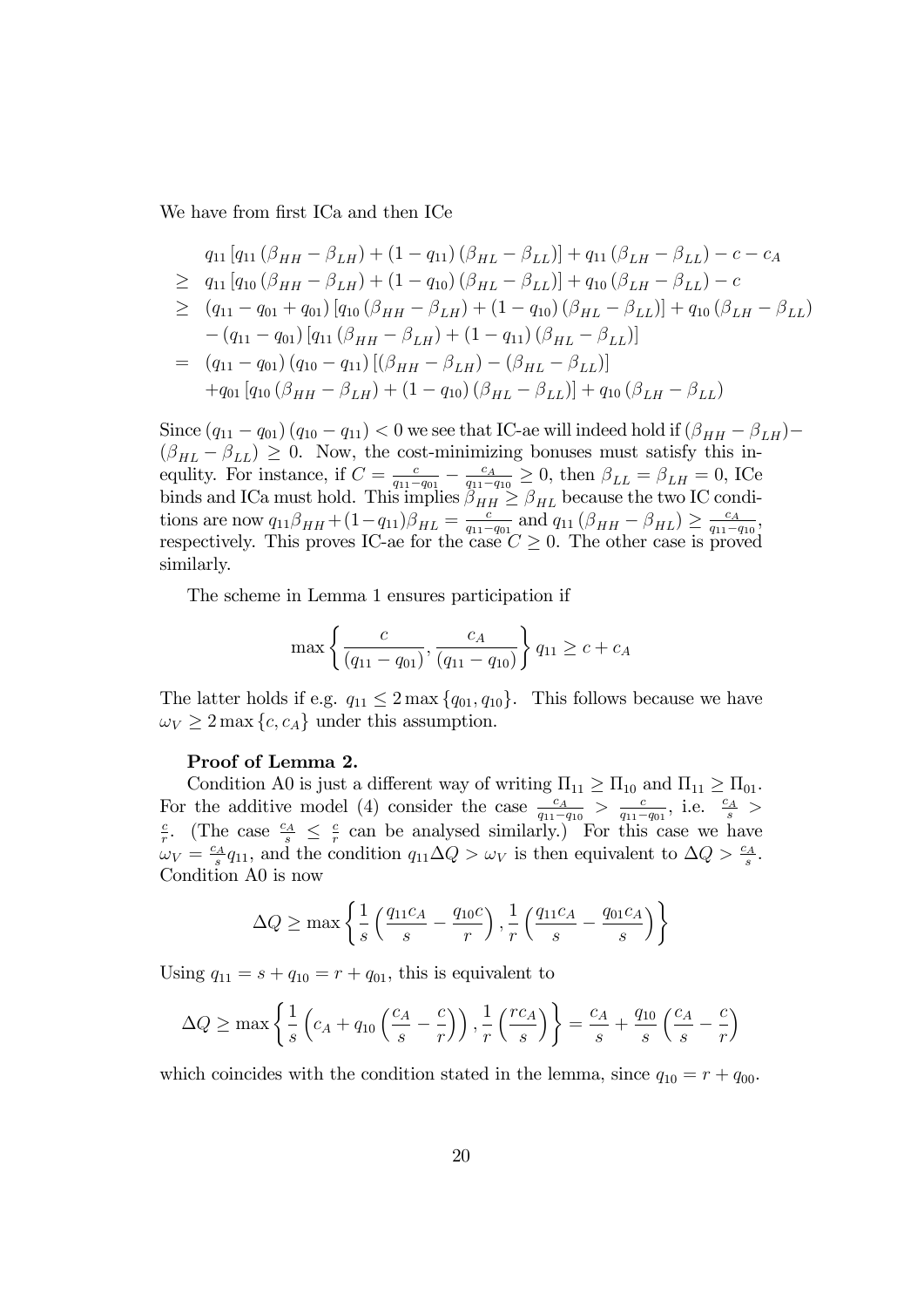### Proof of Lemma 3.

The proof entails showing that the asserted minimum cost can be attained by nonnegative bonuses that satisfy IC and EA. We first prove (11).

By construction of the functions  $\omega_m(\delta, \eta)$  and  $\omega_A(\delta, \eta)$  they satisfy, respectively,  $(7)$  and  $(9)$  with equalities, thus;

$$
\omega_m(\delta, \eta) = \omega_V + q_{11} \left[ \eta \Delta Q + \eta Q_L + \frac{\delta}{1 - \delta} \left[ u_s - \omega_m(\delta, \eta) + c + c_A \right] \right], \quad (17)
$$

$$
\omega_A(\delta, \eta) = \omega_V + q_{11}\eta \Delta Q + \eta Q_L + \frac{\delta}{1 - \delta} \left[ u_s - \omega_A(\delta, \eta) + c + c_A \right]. \tag{18}
$$

Hence we have  $\omega_m(\delta, \eta) = \omega_V$  for  $\eta = \eta_m > 0$  that solves

$$
\eta \Delta Q + \eta Q_L + \frac{\delta}{1 - \delta} \left[ u_s(\eta) - \omega_V + c + c_A \right] = 0 \tag{19}
$$

Substituting for  $u_s(\eta) = \eta Q_L + q_{00} \eta \Delta Q$  this yields

$$
\eta_m = \frac{\delta \left[ \omega_V - c - c_A \right]}{Q_L + (1 - \delta) \Delta Q + \delta q_{00} \Delta Q} > 0
$$

Since  $\omega_m(\delta, \eta)$  is increasing (linearly) in  $\eta$ , we have  $\omega_m(\delta, \eta) > \omega_V$  iff  $\eta > \eta_m$ .

Similarly we see from (18) that we have  $\omega_A(\delta, \eta) = \omega_V$  for  $\eta = \eta_a$  given by  $q_{11}\eta\Delta Q + \eta Q_L + \frac{\delta}{1-\eta}$  $\frac{\partial}{\partial s}[u_s(\eta) - \omega_V + c + c_A] = 0.$  Comparing with (19) we see that, since  $q_{11} < 1$ , this yields  $\eta_a' > \eta_m$ , and hence  $\omega_A(\delta, \eta) < \omega_V$  for  $\eta < \eta_m$ .

We now claim that  $\omega_A(\delta, \eta) = \omega_m(\delta, \eta)$  for the unique  $\eta = \eta_a$  that solves  $\omega_A(\delta, \eta) = \omega_V + q_{11}\eta \Delta Q$ , i.e. for  $\eta = \eta_a$  that solves (see (18))

$$
\eta Q_L + \frac{\delta}{1 - \delta} \left[ u_s(\eta) - (\omega_V + q_{11}\eta \Delta Q) + c + c_A \right] = 0 \tag{20}
$$

The claim is verified by noting from (17) that this  $\eta$  also solves  $\omega_m(\delta, \eta) =$  $\omega_V + q_{11}\eta \Delta Q$ , and hence solves  $\omega_m(\delta, \eta) = \omega_A(\delta, \eta)$ . Substituting for  $u_s(\eta) =$  $\eta Q_L + q_{00}\eta \Delta Q$  in (20) we obtain

$$
\eta_a = \frac{\delta \left[ \omega_V - c - c_A \right]}{Q_L - \delta \left( q_{11} - q_{00} \right) \Delta Q} \quad \text{(for } Q_L - \delta \left( q_{11} - q_{00} \right) \Delta Q > 0\text{)}
$$

We have here tacitly assumed  $Q_L - \delta (q_{11} - q_{00}) \Delta Q > 0$ ; otherwise we will have  $\omega_m(\delta, \eta) > \omega_A(\delta, \eta)$  for all  $\eta > 0$ .

We see that  $\eta_a > \eta_m$ , that  $\eta_a$  and  $\eta_m$  are both increasing in  $\delta$ , and that  $\eta_a < \eta_s$  for  $\delta = 1$  iff (12) holds. This proves (11) and the ensuing statement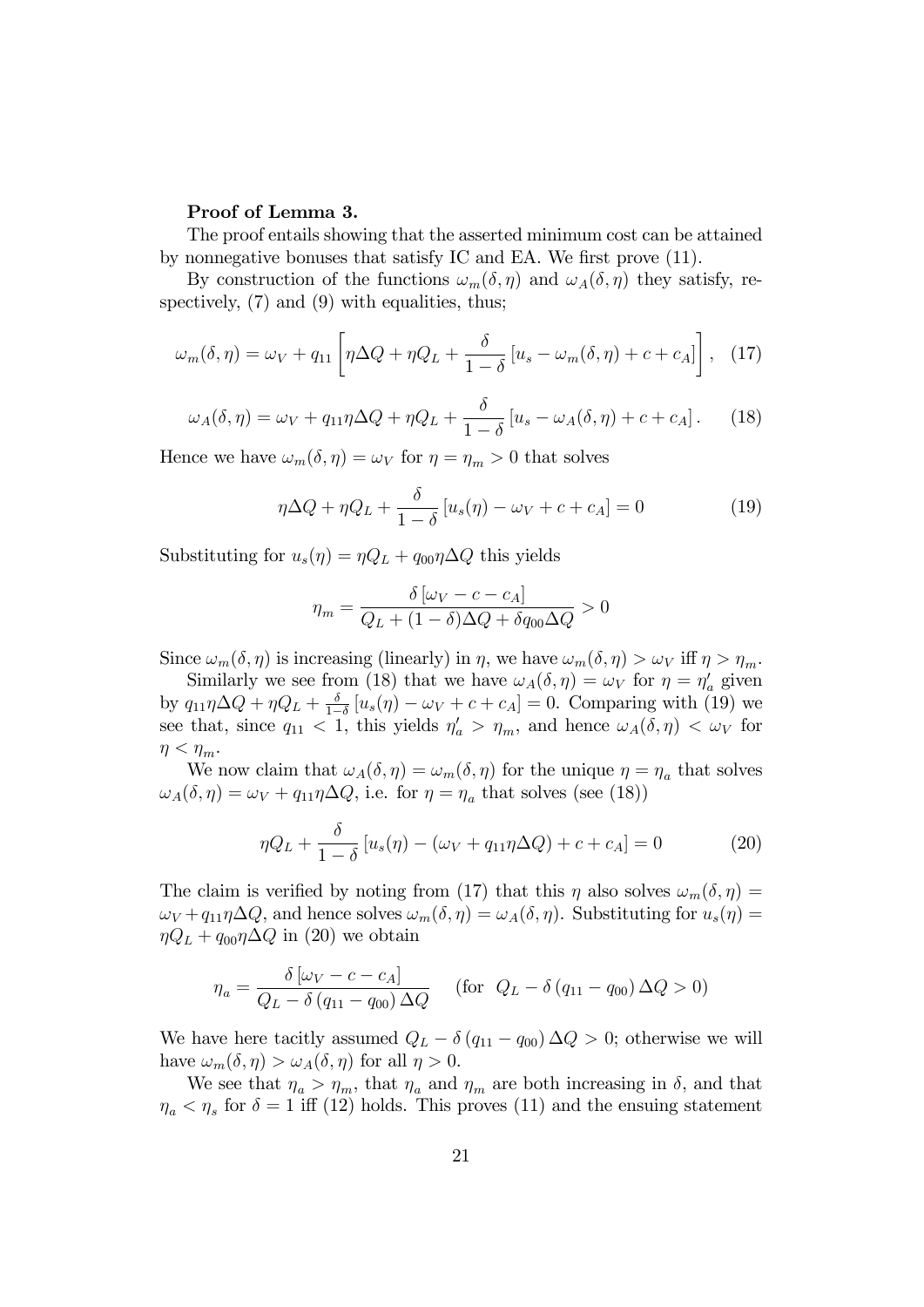in the lemma.

Now we will show that the asserted minimum cost can be attained by nonnegative bonuses that satisfy IC and EA.

First, for  $\eta \leq \eta_m$  let the bonuses  $\beta_{kl}$  be given by the optimal scheme for verifiable output. This scheme satisfies IC and yields wage cost  $\omega_V$  =  $q_{11}c_A$  $\frac{q_{11}q_{11}}{q_{11}-q_{10}} > 0$ . The scheme has nonnegative bonuses  $(\beta_{HH} > \beta_{LH} \ge \beta_{HL} =$  $\beta_{LL} = 0$  and satisfies EA, since we for  $\eta \leq \eta_m$  by definition of  $\eta_m$  (see (19)) have

$$
\eta \Delta Q + \eta Q_L + \frac{\delta}{1 - \delta} \left[ u_s(\eta) - \omega_V + c + c_A \right] \leq 0 \leq \beta_{kl}
$$

This shows that for for  $\eta \leq \eta_m$  the lower bound  $\omega_V$  is attainable.

For  $\eta > \eta_m$  the EA constraint is violated if  $\beta_{HL} = 0$ , hence the above scheme is no longer feasible. Note that by definition of  $\omega_m(\delta, \eta)$ , a set of bonuses will yield wage cost  $\omega = \omega_m(\delta, \eta)$  if (i) ICa is binding, which yields equality in (3), and (ii)  $\beta_{LL} = 0$  and EA binds for  $\beta_{HL}$ , which yields equality in (8). Define such a set of bonuses, specifically; let  $\beta_{LH} = \beta_{LL} = 0$ , and let  $\beta_{HL}$ ,  $\beta_{HH}$  be given by EA and ICa; thus

$$
\beta_{HL} = \eta \Delta Q + \eta Q_L + \frac{\delta}{1 - \delta} \left[ u_s(\eta) - \omega_m(\delta, \eta) + c + c_A \right] \tag{EA_m}
$$

$$
q_{11} (\beta_{HH} - \beta_{HL}) = \frac{c_A}{(q_{11} - q_{10})}
$$
 (ICa)

These bonuses then yield cost  $\omega = \omega_m(\delta, \eta)$ . The bonus  $\beta_{HL}$  satisfies EA by construction, and since  $\beta_{HH} > \beta_{HL}$ , so does  $\beta_{HH}$ . From the definition of  $\beta_{HL}$  and (17) we see that  $\omega_m(\delta, \eta) - \omega_V = q_{11}\beta_{HL}$ , and hence that  $\beta_{HL} > 0$ , since  $\eta > \eta_m$ . Moreover, the bonuses satisfy ICe, since we have

$$
q_{11} (\beta_{HH} - \beta_{LH}) + (1 - q_{11}) (\beta_{HL} - \beta_{LL})
$$
  
=  $q_{11} (\beta_{HL} + \frac{c_A}{(q_{11} - q_{10}) q_{11}}) + (1 - q_{11}) \beta_{HL}$   
>  $\frac{c_A}{(q_{11} - q_{10})}$ 

and  $\frac{c_A}{q_{11}-q_{10}} > \frac{c_E}{q_{11}-q_{10}}$  $rac{c_E}{q_{11}-q_{01}}$  by assumption A1.

It remains to verify that  $\beta_{LH} = \beta_{LL} = 0$  satisfy EA. We show that this is the case for  $\eta \leq \eta_a$ . Recall that  $\omega_m(\delta, \eta) \leq \omega_V + q_{11}\eta \Delta Q$  for  $\eta \leq \eta_a$ , and hence that (17) then implies

$$
\eta Q_L + \frac{\delta}{1-\delta} \left[ u_s - \omega_m(\delta, \eta) + c + c_A \right] \le 0
$$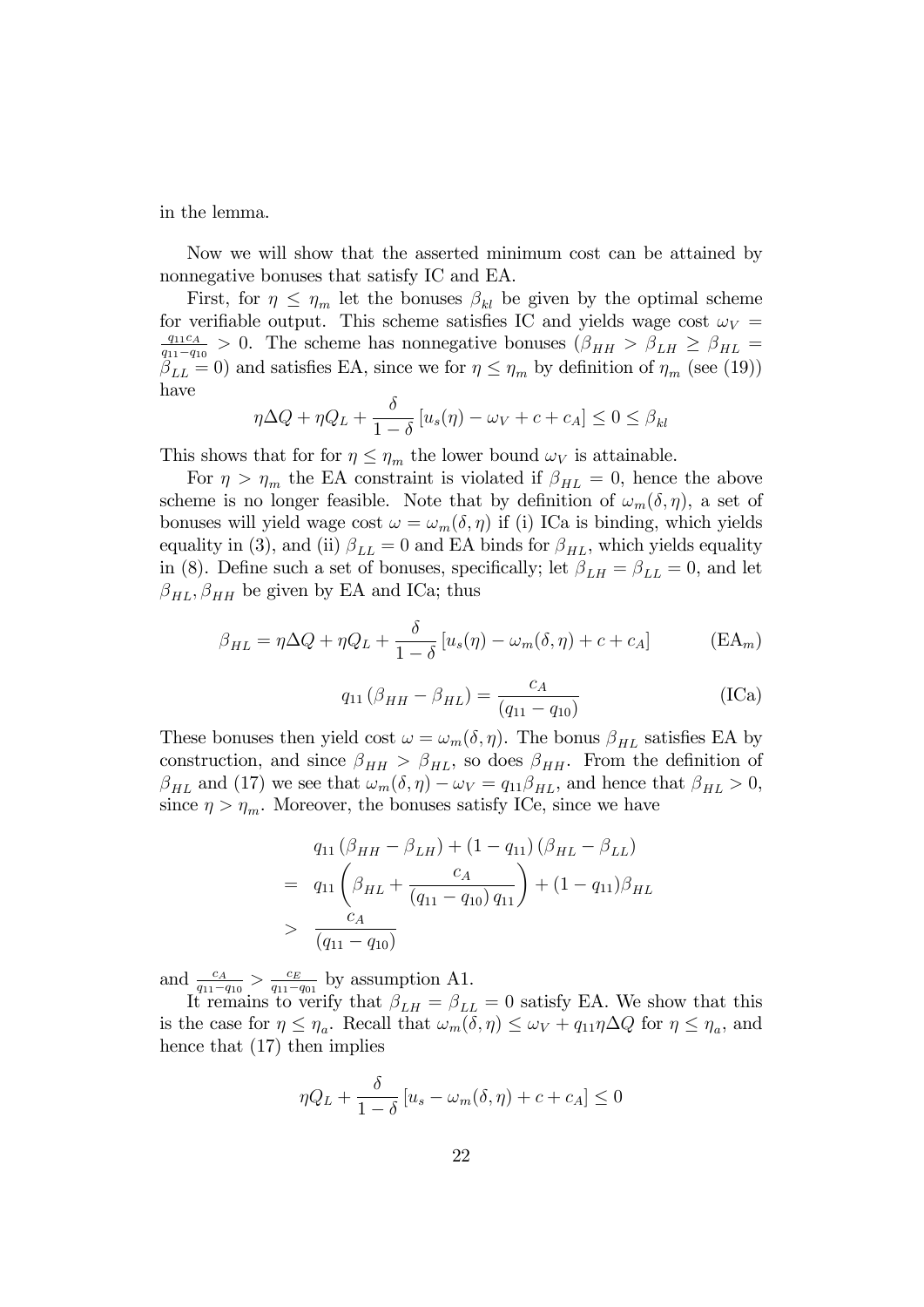This shows that  $\beta_{LH} = \beta_{LL} = 0$  satisfy EA for  $\eta \leq \eta_a$ . Hence we have shown that for  $\eta_m < \eta \leq \eta_a$  there is a set of non-negative bonuses that satisfies EA and IC, and which yields wage costs  $\omega = \omega_m(\delta, \eta)$  on this interval.

Finally consider  $\eta > \eta_a$ . We now derive a set of bonuses that yield the cost  $\omega_A(\delta, \eta)$ , satisfy EA for all outcomes, and satisfy IC. The first requirement follows by definition of  $\omega_A(\delta, \eta)$  once ICa is binding and EA binds for the bonuses  $\beta_{LL}$  and  $\beta_{HL}$ . So define the bonuses as follows:

$$
\beta_{LL} = \beta_{LH} = \eta Q_L + \frac{\delta}{1 - \delta} \left[ u_s - \omega_A(\delta, \eta) + c + c_A \right], \quad \beta_{HL} = \eta \Delta Q + \beta_{LL}
$$
\n(EA)

$$
q_{11} (\beta_{HH} - \beta_{HL}) + (1 - q_{11}) (\beta_{LH} - \beta_{LL}) = \frac{c_A}{(q_{11} - q_{10})}
$$
 (ICa)

This yields  $\beta_{HH} = \beta_{HL} + \frac{c_A}{(q_{11}-q_{1})}$  $\frac{c_A}{(q_{11}-q_{10})q_{11}} > \beta_{HL} = \eta \Delta Q + \beta_{LH}$ , and shows that  $\beta_{HH}$  also satisfies EA.

To verify that the bonuses are positive, note from the definition of  $\beta_{LL}$ and (18) that we have  $\omega_A(\delta, \eta) = \omega_V + q_{11}\eta \Delta Q + \beta_{LL}$ . This shows that  $\beta_{LL} > 0$ , since we have  $\omega_A(\delta, \eta) > \omega_V + q_{11}\eta \Delta Q$  for  $\eta > \eta_a$ . (We showed that  $\omega_A(\delta, \eta) = \omega_V + q_{11}\eta \Delta Q$  for  $\eta = \eta_a$ , and the inequality then follows from linearity and  $\omega_A(\delta, \eta) < \omega_V$  for  $\eta$  small.)

It then only remains to verify that the given bonuses satisfy ICe. We have now

$$
q_{11} (\beta_{HH} - \beta_{LH}) + (1 - q_{11}) (\beta_{HL} - \beta_{LL})
$$
  
=  $q_{11} (\beta_{HL} + \frac{c_A}{(q_{11} - q_{10}) q_{11}} - \beta_{LH}) + (1 - q_{11}) \eta \Delta Q$   
=  $\frac{c_A}{q_{11} - q_{10}} + \eta \Delta Q$ 

which exceeds  $\frac{c}{q_{11}-q_{01}}$  according to assumption A1. The given bonuses thus satisfy IC, they are positive and satisfy EA, and they yield the cost  $\omega_A(\delta, \eta)$  for  $\eta > \eta_a$ . This completes the proof.

### Proof of (13).

By an argument similar to that leading to (2) one sees that the cost to implement effort alone (with no help) must satisfy

$$
\omega_{10} \ge \frac{q_{10}c}{q_{10} - q_{00}} + q_{11}\beta_{LH} + (1 - q_{11})\beta_{LL} \tag{21}
$$

Limited liability  $(\beta_{kl} \geq 0)$  shows that  $\omega_{10} \geq \frac{q_{10}c}{q_{10}-q}$  $\frac{q_{10}c}{q_{10}-q_{00}}$ . Substituting next from the EA constraints for the bonuses  $\beta_{LH}$  and  $\beta_{LL}$  (with  $\omega = \omega_{10}$  and  $c_A = 0$ )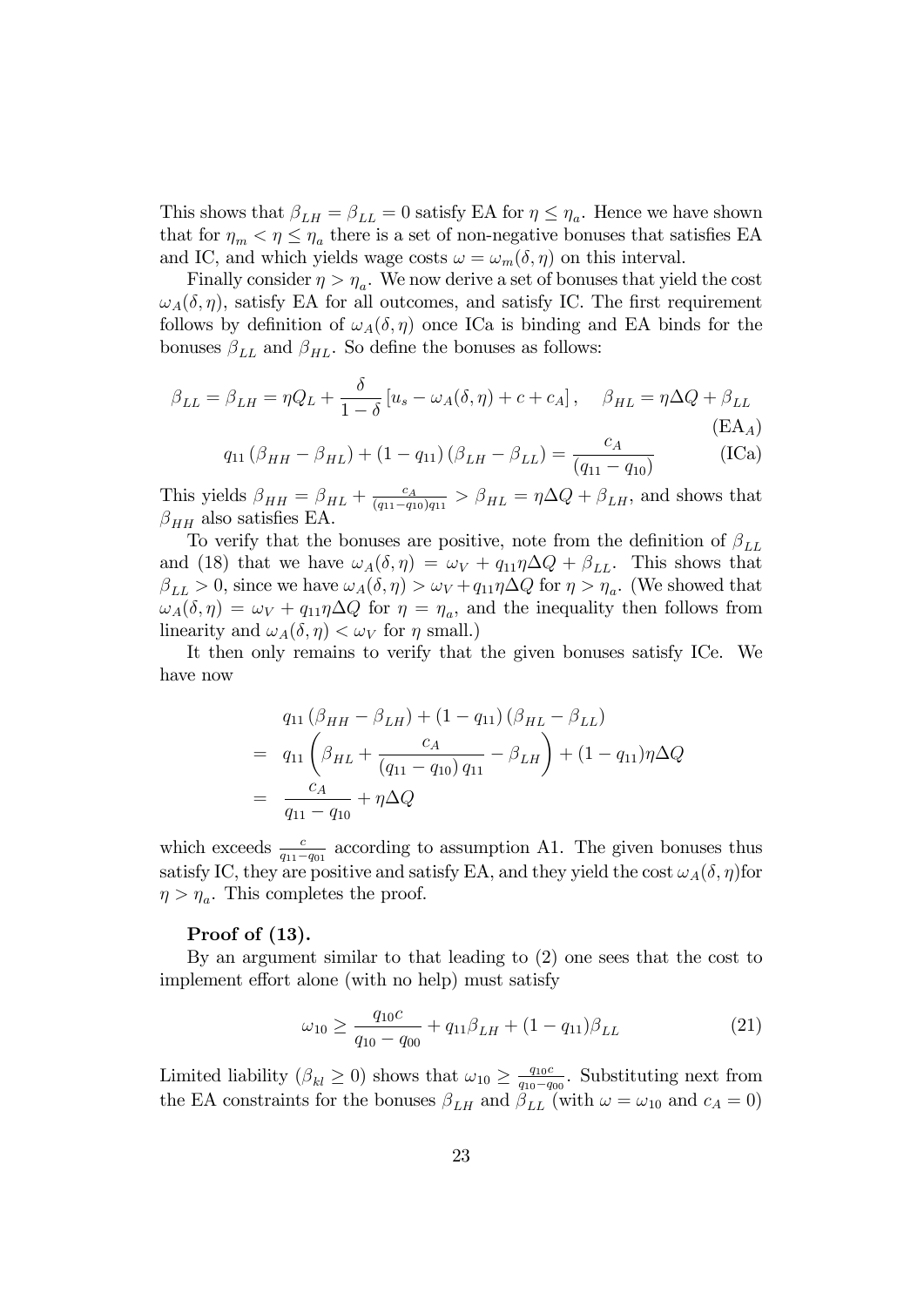in (21) we obtain

$$
\omega_{10} \ge \frac{q_{10}c}{q_{10} - q_{00}} + \eta Q_L + \frac{\delta}{1 - \delta}(u_s - \omega_{10} + c)
$$

Collecting terms involving  $\omega_{10}$  yields the inequality  $\omega_{10} \geq \omega_0(\delta, \eta)$  with  $\omega_0(\delta, \eta)$  defined in (14). This proves (13).

#### Proof of Proposition 1.

Consider the limiting case  $\eta = 0$ . Then the EA constraints do not bind, and the optimal bonuses for the verifiable case can be implemented if they satisfy EP. From Lemma 1 and assumption A1 these bonuses satisfy  $\beta_{LL} =$  $\beta_{HL} = 0$  and ICa binding, hence we have  $q_{11}\beta_{HH} + (1 - q_{11})\beta_{LH} = \frac{c_A}{(q_{11} - q_{12})^2}$  $\frac{c_A}{(q_{11}-q_{10})}$ . In addition ICe holds, i.e.  $q_{11} (\beta_{HH} - \beta_{LH}) \ge \frac{c}{(q_{11} - \beta_{LH})}$  $\frac{c}{(q_{11}-q_{01})}$ .

These bonuses are easiest to implement when  $\beta_{HH}$  is minimal, which is obtained when ICe binds. This yields

$$
\beta_{HH} - \beta_{LH} = \frac{c}{q_{11}(q_{11} - q_{01})}, \quad \beta_{LH} = \frac{c_A}{(q_{11} - q_{10})} - \frac{c}{(q_{11} - q_{01})}
$$
(22)

For  $\eta = 0$  EP takes the following form

$$
\beta_{kl} + \beta_{lk} \le \frac{2\delta}{1-\delta} \left[ \frac{1}{2} \Pi_{11} - Q_L - q_{00} \Delta Q \right]
$$

(By assumption the latter square bracket, which equals  $q_{11} \left[ \Delta Q - \frac{c_A}{(q_{11}-q_{12})^2} \right]$  $(q_{11}-q_{10})$ i Γ  $q_{00}\Delta Q$  is positive.) For the bonuses given above we have  $\beta_{HH} > \beta_{LH} >$  $\beta_{HL} = \beta_{LL} = 0$ . Hence EP for outcome HH is the critical condition for implementation, thus we must have

$$
2\beta_{HH} \le \frac{2\delta}{1-\delta} \left[ \frac{1}{2}\Pi_{11} - Q_L - q_{00}\Delta Q \right]
$$
 (23)

Substituting for  $\beta_{HH}$ , we see that there is a critical  $\delta_0 < 1$  such that this condition holds for all  $\delta > \delta_0$ . The other EP conditions are then also satisfied, hence we have shown that the bonuses that yield wage costs  $\omega_V$  and profits  $\Pi_{11}$  are implementable for  $\delta > \delta_0$ . This proves the proposition for  $\eta = 0$ . By continuity the result will also hold for  $\eta > 0$  sufficiently close to zero.

### Proof of Proposition 2.

First note that condition (12) ensures that for  $\eta$  close to  $\eta_s$  the cost function for the contract inducing effort and help is given by  $\omega_A(\delta, \eta)$  for all  $\delta \leq 1$ . (More precisely; taking also EP into account, that effort and help can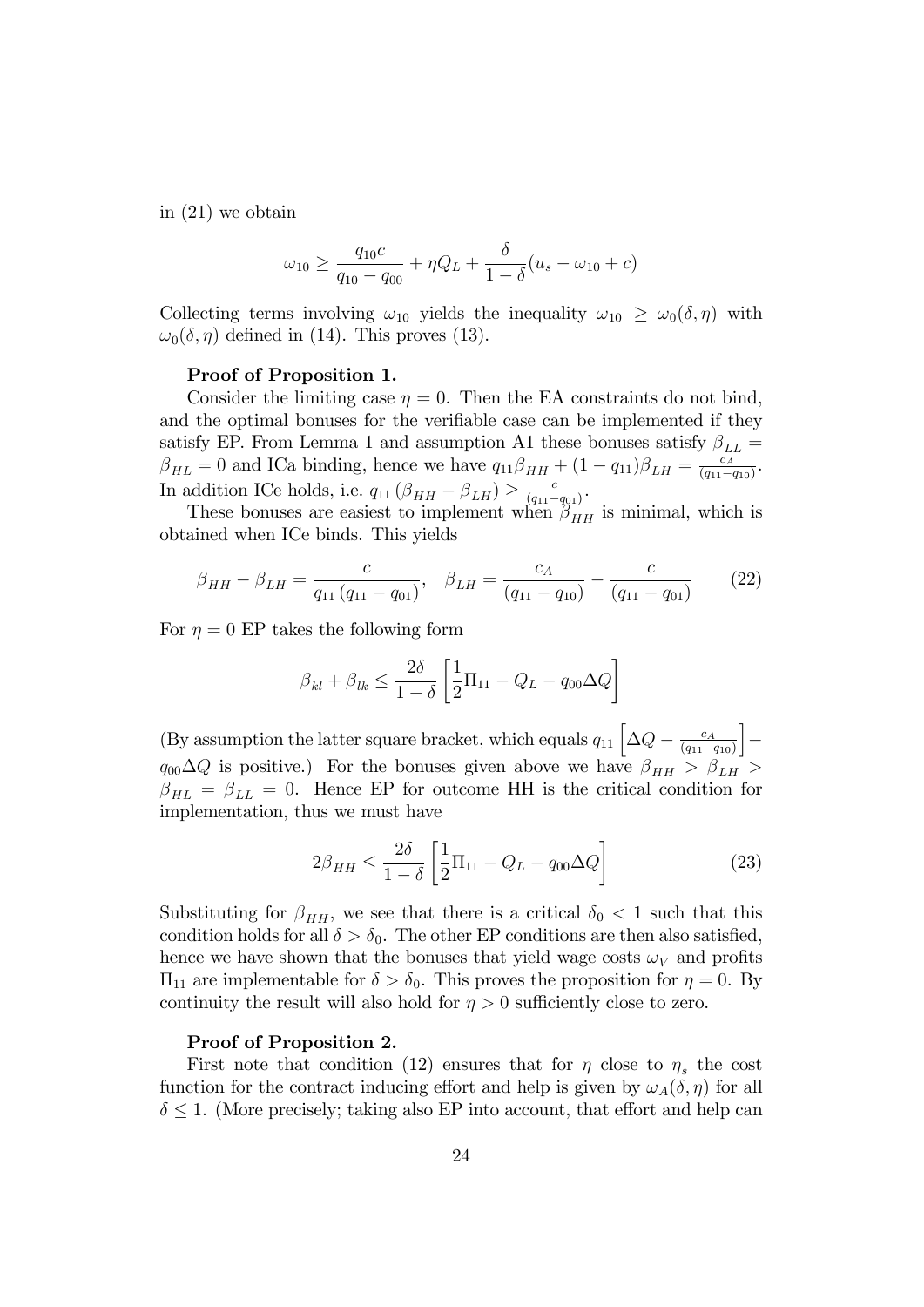not be implemented at a cost lower than  $\omega_A(\delta, \eta)$ .) This can be seen from Lemma 3, since (12) implies that  $\eta_a(\delta) \leq \eta_a(1) < \eta_s$ , and hence that for  $\eta_a(1) < \eta < \eta_s$  the minimal cost is given by  $\omega_A(\delta, \eta)$  for all  $\delta < 1$ .

Now consider the comparison of the two contracts. Regarding the effortalone contract, it follows from the analysis in Kvaløy and Olsen (2006b) that the following statement holds true. There is  $\eta_0 < \eta_s$  such that for every  $\eta \in (\eta_0, \eta_s)$  there is a critical  $\underline{\delta}(\eta)$  such that effort-alone can be implemented at minimal cost  $\omega_0(\delta, \eta)$  for  $\delta \geq \underline{\delta}(\eta)$ , and moreover that  $\underline{\delta}(\eta) \to 0$  as  $\eta \to \eta_s$ . For completeness we give a proof of this statement below.

Taking the statement for granted, consider  $\eta > \max{\{\eta_0, \eta_a(1)\}}$ , where the relevant costs are  $\omega_A(\delta, \eta)$  and  $\omega_0(\delta, \eta)$ , respectively. Define

$$
D(\eta) \equiv \Pi_{11}^R(\underline{\delta}(\eta), \eta) - \Pi_{10}^R(\underline{\delta}(\eta), \eta).
$$

Since  $\underline{\delta}(\eta) \to 0$  as  $\eta \to \eta_s$ , it follows from (16) that  $D(\eta) \to D_0 < 0$  as  $\eta \to \eta_s$ . Hence by continuity there is  $\eta_1 < \eta_s$  such that for every  $\eta \in (\eta_1, \eta_s)$  we have  $D(\eta) < 0$ . For such a  $\eta$ , we thus have  $\Pi_{11}^R(\delta, \eta) < \Pi_{10}^R(\delta, \eta)$  for  $\delta = \underline{\delta}(\eta)$ . Hence by continuity there is  $\bar{\delta}(\eta) > \underline{\delta}(\eta)$  such that  $\Pi_{11}^{R}(\delta, \eta) < \Pi_{10}^{R}(\delta, \eta)$  for  $\delta \in (\underline{\delta}(\eta), \overline{\delta}(\eta))$ . This verifies the statement in Proposition 2, provided we check that the principal prefers the relational contract inducing effort alone to the spot contract (which under the given assumptions induces no effort)

To check this, note that for  $\eta \to \eta_s$  the profit (per agent) associated with the relational contract becomes (see (15))

$$
\Pi_{10}^{R}(\delta, \eta_{s}) \frac{1}{2} = Q_{L} + q_{10} \Delta Q - \left(\frac{q_{10}c}{q_{10} - q_{00}} + \eta_{s} Q_{L}\right)
$$

$$
= (1 - \eta_{s}) Q_{L} + q_{10} \left(\Delta Q - \frac{c}{q_{10} - q_{00}}\right)
$$

$$
= (1 - \eta_{s}) (Q_{L} + q_{10} \Delta Q)
$$

In a spot contract (with no effort) the profit would be  $(1-\eta_s)(Q_L + q_{00}\Delta Q)$ , so the relational contract is better. By continuity the same holds for  $\eta$  close to  $\eta_s$ .

We finally give the proof of the claim regarding the effort-alone contract stated above. As noted in the text, the minimal wage cost, subject to EA and IC for the effort-alone contract is  $\omega_0(\delta, \eta)$  defined in (14), provided that this cost  $\omega_0(\delta, \eta)$  exceeds  $\frac{q_{10}c}{q_{10}-q_{00}}$ , which is the cost to implement effort (and no help) in the verifiable case. From  $(14)$  and  $(15)$  we have

$$
\omega_0(\delta, \eta) - \frac{q_{10}c}{q_{10} - q_{00}} = \eta Q_L - \delta \left( \frac{c}{q_{10} - q_{00}} - \eta \Delta Q \right) q_{00}
$$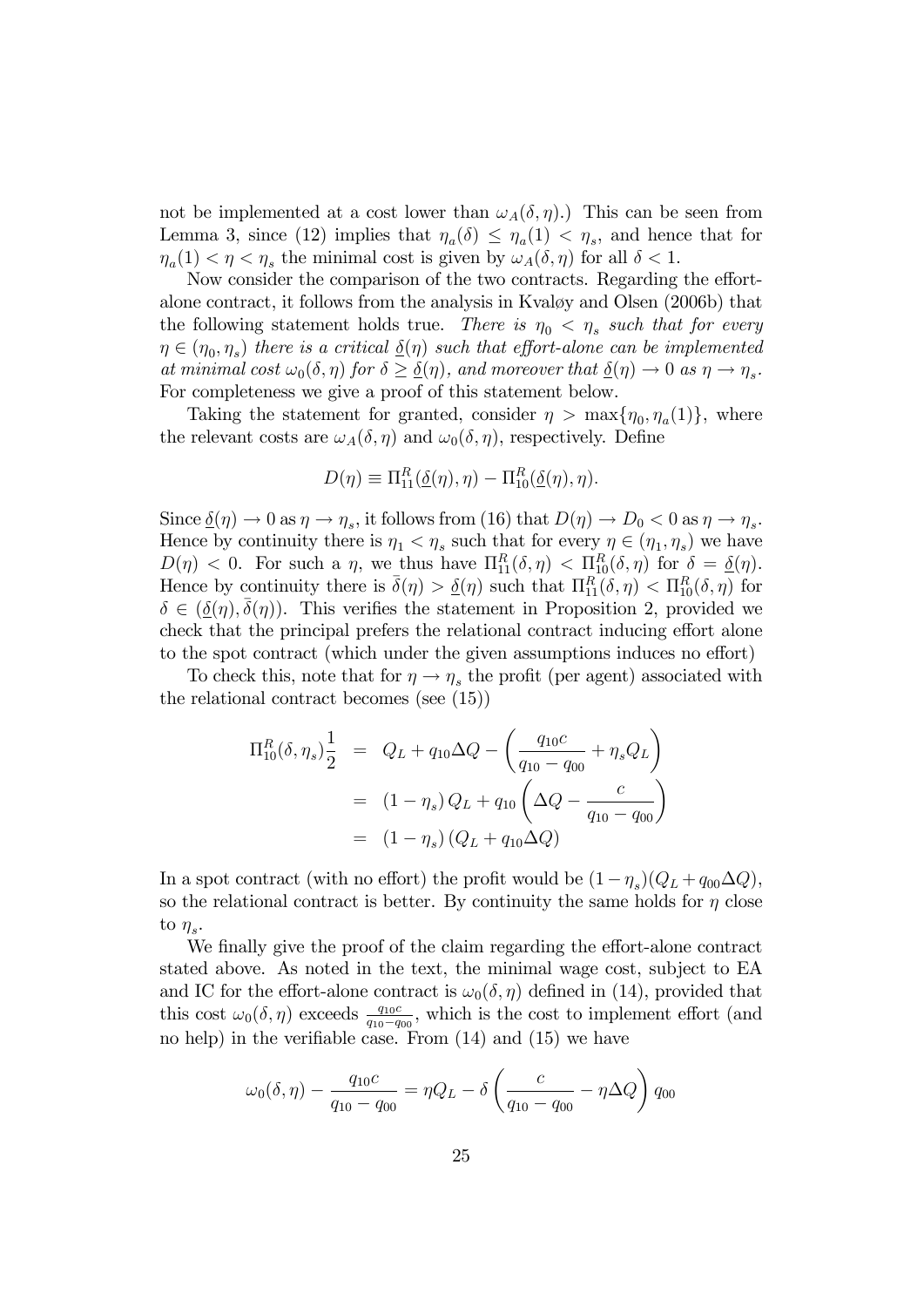This expression is positive for all  $\delta < 1$  if  $\eta > \eta_0 = \frac{c}{q_{10} - 1}$  $q_{10}-q_{00}$ 1  $\frac{1}{\Delta Q+Q_L/q_{00}}$ . We see that  $\eta_0 < \eta_s = \frac{c}{q_{10} - 1}$  $q_{10} - q_{00}$ 1  $\frac{1}{\Delta Q}$ . Hence for  $\eta \in (\eta_0, \eta_s)$  we have  $\omega_0(\delta, \eta) > \frac{q_{10}C}{q_{10}-q_{10}}$  $q_{10}-q_{00}$ for all  $\delta$  < 1, and  $\omega_0(\delta, \eta)$  is then indeed the minimal cost to implement effort-alone, subject to the relevant IC and EA constraints.

The associated bonuses satisfy ICe with equality and EA with equality for  $\beta_{LL}$  and  $\beta_{LH}$ , and thus we have from ICe and EA (with effort-alone):

$$
q_{10} (\beta_{HH} - \beta_{LH}) + (1 - q_{10}) (\beta_{HL} - \beta_{LL}) = \frac{c}{q_{10} - q_{00}} \tag{ICe'}
$$

$$
\beta_{LL} = \beta_{LH} = \eta Q_L + \frac{\delta}{1 - \delta} \left[ u_s - \omega_0 + c \right]. \tag{24}
$$

The bonuses  $\beta_{HH}$  and  $\beta_{HL}$  must further satisfy EA (with effort-alone), thus

$$
\beta_{HH} \ge \eta \Delta Q + \beta_{LH} \quad \text{and} \quad \beta_{HL} \ge \eta \Delta Q + \beta_{LL} \tag{25}
$$

Consider then EP. Substituting for  $\Pi^R = \Pi_{10} = 2 [Q_L + q_{10} \Delta Q - \omega_0]$  EP becomes here

$$
\max \{ 2\beta_{HH} - 2\eta Q_H, \beta_{HL} + \beta_{LH} - \eta (Q_H + Q_L), 2\beta_{LL} - 2\eta Q_L \}
$$
  

$$
\leq \frac{2\delta}{1 - \delta} [(q_{10} - q_{00}) \Delta Q + S - \omega_0]
$$

Substituting from (24) and noting that  $S = u_s$ , we see that this constraint is equivalent to

$$
\max\left\{2(\beta_{HH} - \beta_{LH} - \eta \Delta Q), (\beta_{HL} - \beta_{LL} - \eta \Delta Q)\right\} \le \frac{2\delta}{1-\delta} \left[ (q_{10} - q_{00}) \Delta Q - c \right]
$$
\n
$$
(EP')
$$

The minimal discount factor  $\delta = \delta$  for which a bonus scheme satisfying ICe<sup> $\prime$ </sup> and (24-25) also satisfies EP<sup> $\prime$ </sup> is obtained when when ICe<sup> $\prime$ </sup>, EP<sup> $\prime$ </sup> and  $2(\beta_{HH} - \beta_{LH} - \eta \Delta Q) = \beta_{HL} - \beta_{LL} - \eta \Delta Q$  hold jointly. This yields the following condition for  $\underline{\delta} = \underline{\delta}(\eta)$ 

$$
\frac{1}{\underline{\delta}} - 1 = \frac{[\Delta q \Delta Q - c]}{c - \eta \Delta Q \Delta q} \Delta q (2 - q_{10})
$$

where  $\Delta q = q_{10} - q_{00}$ .

We see that, since  $c - \eta \Delta Q \Delta q \to 0$  as  $\eta \to \eta_s$ , then so does the critical discount factor, i.e.  $\underline{\delta}(\eta) \to 0$  as  $\eta \to \eta_s$ . This proves the claim, and thus completes the proof.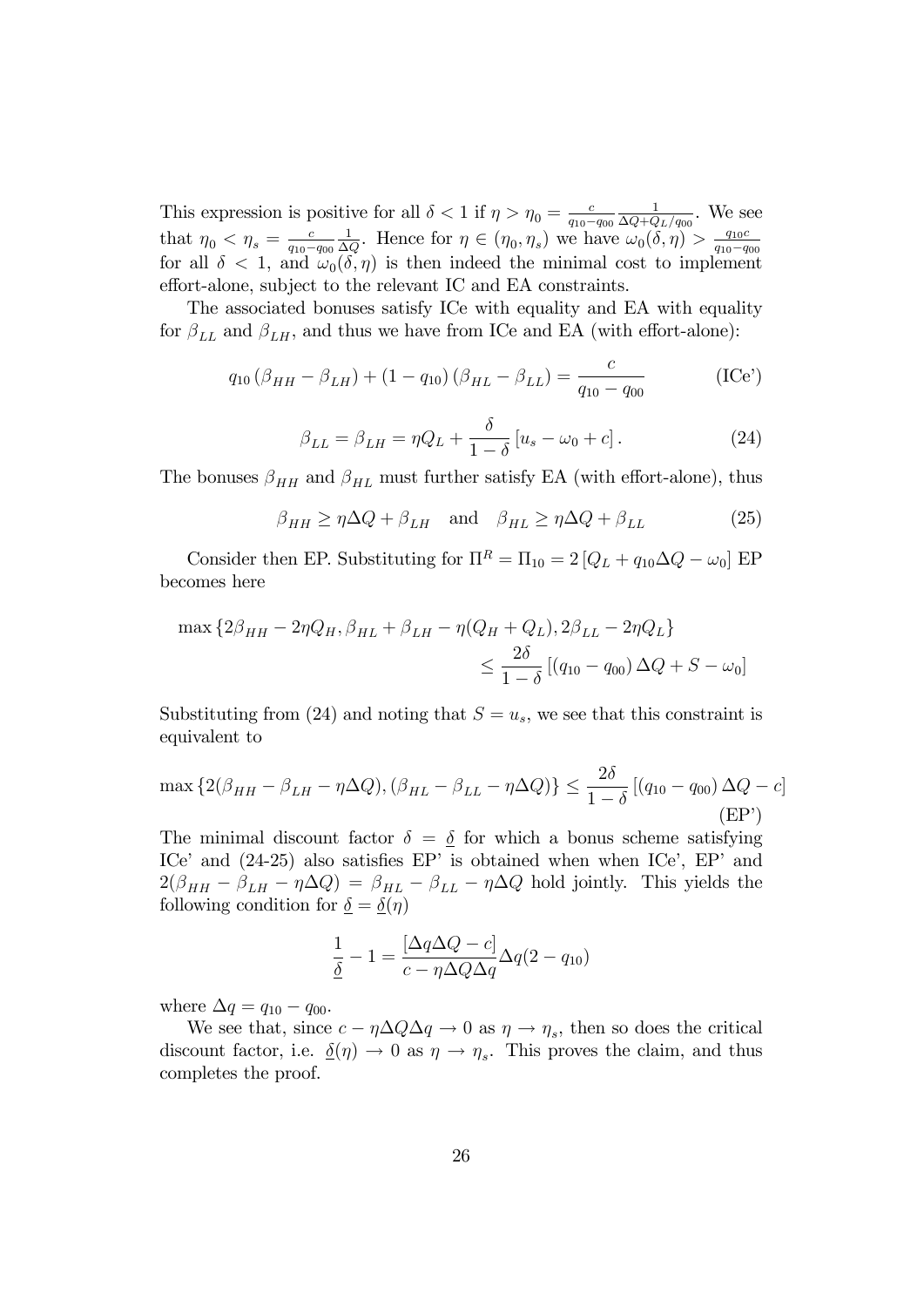### Proof of Proposition 3.

From Proposition 1 we know that there is a critical  $\delta(\eta) < 1$  such that for  $\eta$  sufficiently small and  $\delta > \delta(\eta)$  the contract inducing effort and help is implementable and optimal;

$$
\Pi_{11}^{R}(\delta,\eta) - \Pi_{10}^{R}(\delta,\eta) > 0 \qquad \text{for} \quad 0 \le \eta < \eta_1 \text{ and } \delta > \delta(\eta). \tag{26}
$$

Letting  $\eta \to 0$ , then by continuity  $\delta(\eta) \to \delta_0$ , where  $\delta_0$  is the critical factor corresponding to  $\eta = 0$  defined in the proof of Proposition 1. From that proof (see (23)) we have  $\delta_0$  defined by

$$
\beta_{HH} = \frac{\delta_0}{1 - \delta_0} \left[ \frac{1}{2} \Pi_{11} - Q_L - q_{00} \Delta Q \right] = \frac{\delta_0}{1 - \delta_0} \left[ (q_{11} - q_{00}) \Delta Q - \frac{q_{11} c_A}{(q_{11} - q_{10})} \right]
$$

where we have substituted for  $\Pi_{11}$ , and where  $\beta_{HH}$  is given by (see (22)):

$$
\beta_{HH} = \frac{c}{q_{11}(q_{11} - q_{01})} + \beta_{LH} = \frac{c}{q_{11}(q_{11} - q_{01})} + \frac{c_A}{(q_{11} - q_{10})} - \frac{c}{(q_{11} - q_{01})}
$$

$$
= \frac{(1 - q_{11})c}{q_{11}(q_{11} - q_{01})} + \frac{c_A}{(q_{11} - q_{10})}
$$

The critical factor  $\delta_0$  is thus given by the following equation

$$
\left[\frac{(1-q_{11})c}{q_{11}(q_{11}-q_{01})} + \frac{c_A}{(q_{11}-q_{10})}\right] = \frac{\delta_0}{1-\delta_0} \left[ (q_{11}-q_{00})\Delta Q - \frac{q_{11}c_A}{(q_{11}-q_{10})}\right]
$$
(d0)

From Proposition 2 we know that, under the stated assumptions the contract inducing effort only is implementable and optimal for  $\eta$  sufficiently large, and for  $\delta \in (\underline{\delta}(\eta), \overline{\delta}(\eta))$ :

$$
\Pi_{11}^{R}(\delta,\eta) - \Pi_{10}^{R}(\delta,\eta) < 0 \quad \text{for} \quad \eta_2 < \eta < \eta_s \text{ and } \delta \in (\underline{\delta}(\eta), \overline{\delta}(\eta)). \tag{27}
$$

Here  $\delta(\eta)$  is the critical factor for implementing the 'only effort' contract, and we know that  $\underline{\delta}(\eta) \to 0$  as  $\eta \to \eta_s$ . Since  $\Pi_{11}^R(\delta, \eta) - \Pi_{10}^R(\delta, \eta)$  is linear in  $\delta$ , and positive for  $\delta = 1$ , it must be the case that (the largest)  $\bar{\delta}(\eta)$  is defined by  $\Pi_{11}^R(\delta, \eta) - \Pi_{10}^R(\delta, \eta) = 0$  for  $\delta = \bar{\delta}(\eta)$ . Hence, letting  $\eta \to \eta_s$ , then by continuity  $\bar{\delta}(\eta) \rightarrow \delta_1$  defined by

$$
0 = \Pi_{11}^{R}(\delta_1, \eta_s) - \Pi_{10}^{R}(\delta_1, \eta_s) = 2 [(q_{11} - q_{10})\Delta Q - (\omega_A(\delta_1, \eta_s) - \omega_0(\delta_1, \eta_s))]
$$
(d1)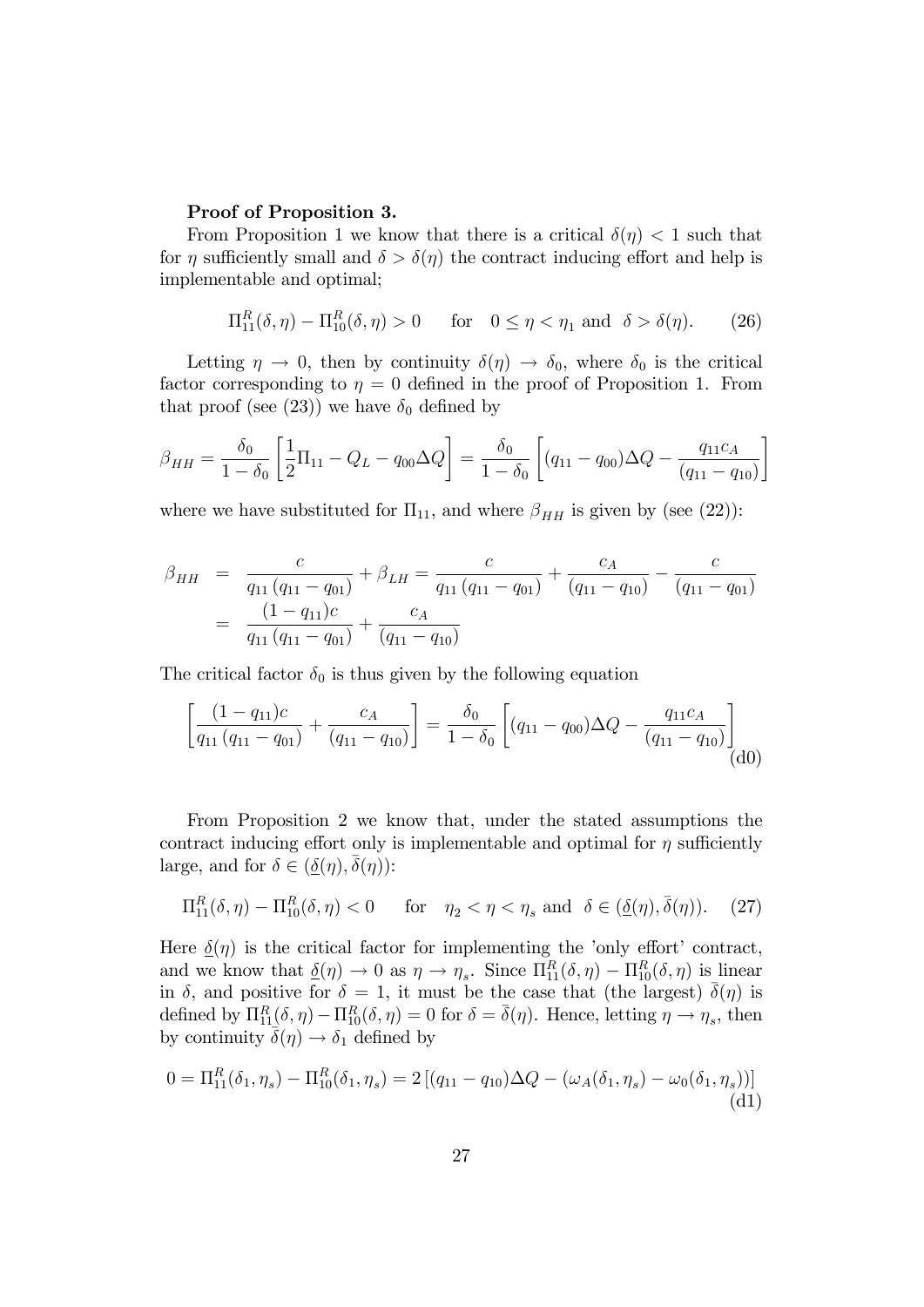The proof is then complete if we show that (for a set of parameters)  $\delta_1 > \delta_0$ , because for given  $\delta \in (\delta_0, \delta_1)$  we can then by continuity find  $\eta_1 > 0$  and  $\eta_2 < \eta_s$  such that both (26) and (27) hold for the given  $\delta$ .

Consider the equation (d1) defining  $\delta_1$ . From (10), (6) and (5) we obtain

$$
\omega_{A}(\delta,\eta_{s}) = (1-\delta) \left[ \frac{q_{11}c_{A}}{(q_{11}-q_{10})} + q_{11}\eta_{s}\Delta Q + \eta_{s}Q_{L} \right] + \delta \left[ (\eta_{s}Q_{L} + q_{00}\eta_{s}\Delta Q) + c + c_{A} \right]
$$

$$
= \eta_{s}Q_{L} + (1-\delta) \left[ \frac{q_{11}c_{A}}{(q_{11}-q_{10})} + \frac{q_{11}c}{(q_{10}-q_{00})} \right] + \delta \left[ \frac{q_{00}c}{(q_{10}-q_{00})} + c + c_{A} \right]
$$

$$
= \frac{q_{11}c_{A}}{(q_{11}-q_{10})} + \frac{q_{11}c}{(q_{10}-q_{00})} + \eta_{s}Q_{L} - \delta \left[ \frac{(q_{11}-q_{10})c}{(q_{10}-q_{00})} + \frac{q_{10}c_{A}}{(q_{11}-q_{10})} \right] \tag{28}
$$

Substituting this and  $\omega_0(\delta, \eta_s)$  from (14) in the equation (d1) defining  $\delta_1$ , this equation becomes

$$
0 = (q_{11} - q_{10})\Delta Q - \left(\frac{q_{11}c_A}{(q_{11} - q_{10})} + \frac{(q_{11} - q_{10})c}{(q_{10} - q_{00})}\right) + \delta_1 \left[\frac{(q_{11} - q_{10})c}{(q_{10} - q_{00})} + \frac{q_{10}c_A}{(q_{11} - q_{10})}\right]
$$
(d1)

We will consider the additive model (4). The equations defining  $\delta_0$  and  $\delta_1$  then take the following form

$$
\left[\frac{1-q_{11}}{q_{11}}\frac{c}{r} + \frac{c_A}{s}\right] = \frac{\delta_0}{1-\delta_0} \left[ (r+s)\Delta Q - \frac{q_{11}c_A}{s} \right] \tag{d0}
$$

$$
0 = s\Delta Q - \left(\frac{q_{11}c_A}{s} + \frac{sc}{r}\right) + \delta_1 \left[\frac{sc}{r} + \frac{q_{10}c_A}{s}\right]
$$
(d1)

where  $q_{11} = r + s + q_{00}$  and  $q_{10} = r + q_{00}$ , and the assumptions A0 and A1 entail

$$
\frac{c_A}{s} > \frac{c}{r} \quad \text{and} \qquad \frac{r + q_{00}}{s} \left( \frac{c_A}{s} - \frac{c}{r} \right) < \Delta Q - \frac{c_A}{s} < \frac{r + q_{00}}{s} \frac{c_A}{s} + \frac{c}{r} \tag{A}
$$

Condition (12) involves  $Q_L$ , and can be fullfilled independently of the other conditions. For the additive model we have  $\eta_s = \frac{c}{r\Delta}$  $\frac{c}{r\Delta Q}$ , and we see that the condition is then (for  $\frac{c_A}{s} > \frac{c}{r}$  $\frac{c}{r}$ ) equivalent to

$$
Q_L > (r+s)\Delta Q + \left[q_{11}\frac{c_A}{s} - c - c_A\right] / \eta_s = (r+s)\Delta Q + \left[(r+q_{00})\frac{c_A}{s}\left(\frac{c}{r} - r\right)\Delta Q\right]
$$
\n(29)

Define

$$
\gamma = \frac{\Delta Q}{c_A/s} > 1, \quad \alpha = \frac{c/r}{c_A/s} < 1
$$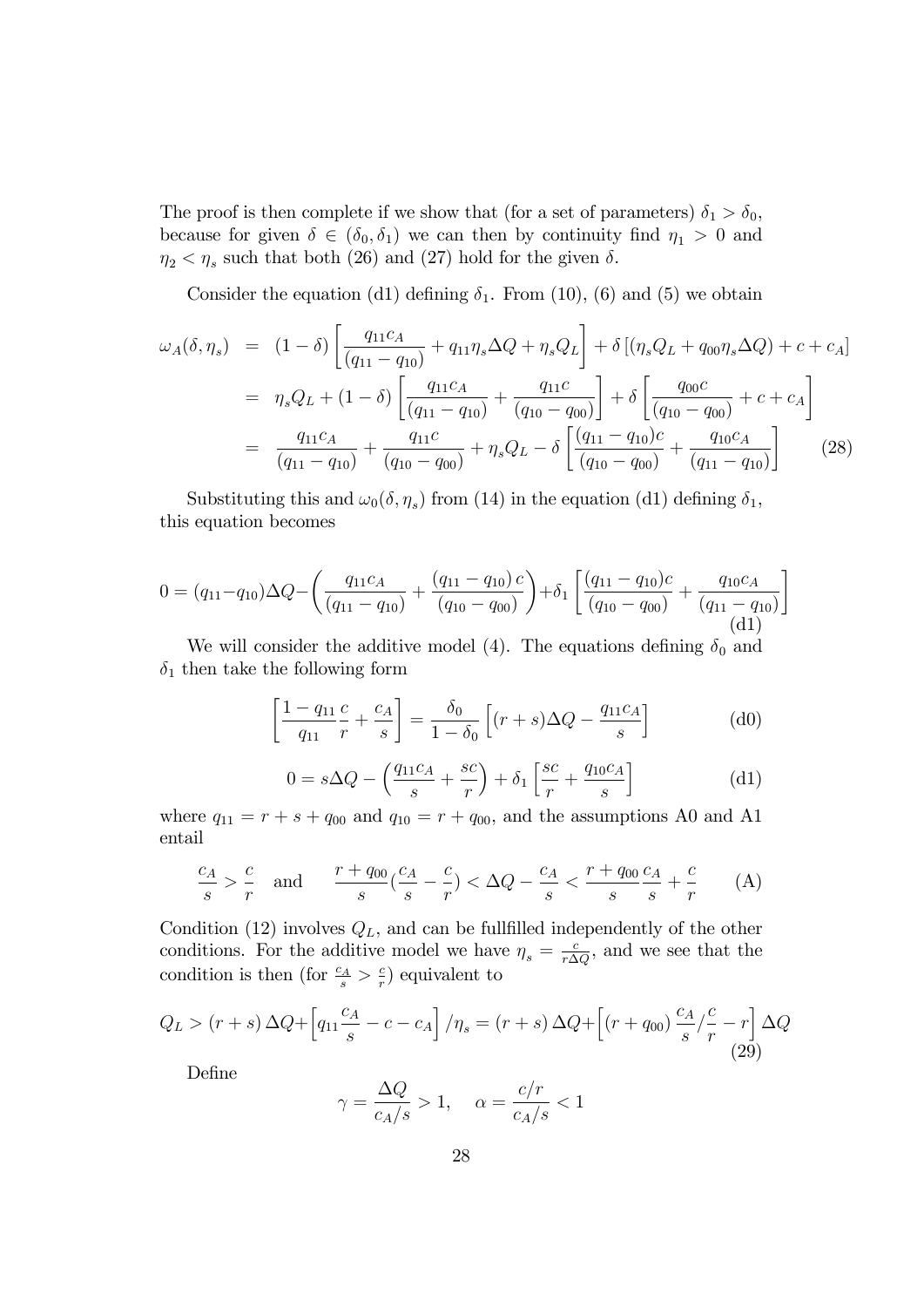and note that  $q_{10} = r + q_{00} = q_{11} - s$ . Then the conditions above are

$$
0 = s\gamma - (q_{11} + s\alpha) + \delta_1 [s\alpha + (q_{11} - s)]
$$
 (d1)

$$
\left[\frac{1 - q_{11}}{q_{11}}\alpha + 1\right] = \frac{\delta_0}{1 - \delta_0} \left[ (r + s)\gamma - q_{11} \right] \tag{d0}
$$

where

$$
1 > \alpha \quad \text{and} \quad \frac{q_{11} - s}{s}(1 - \alpha) < \gamma - 1 < \frac{q_{11} - s}{s} + \alpha \tag{A}
$$

We will now show that, keeping  $q_{11}$ ,  $\gamma$  and r fixed, then for s sufficiently small there is  $\alpha$  close to 1 such that A holds and  $0 < \delta_0 < \delta_1$ . To see this, let  $\alpha \to 1$  and  $s \to 0$  such that  $\frac{1-\alpha}{s} \leq k$ , where  $q_{11}k < \gamma - 1$ , and  $\gamma > q_{11}/r$ . Then we obtain

$$
\delta_1 = \frac{(q_{11} + s\alpha) - s\gamma}{[s\alpha + q_{11} - s]} \to 1
$$

$$
\delta_0 = \frac{\left[\frac{1 - q_{11}}{q_{11}}\alpha + 1\right]}{\left[\frac{1 - q_{11}}{q_{11}}\alpha + 1\right] + [(r + s)\gamma - q_{11}]} \to \frac{1}{1 + [r\gamma - q_{11}]} < 1
$$

Moreover, condition A will clearly hold for s small and  $\alpha$  close to 1 since  $\frac{q_{11}-s}{s}(1-\alpha) \leq q_{11}k + (1-\alpha) < \gamma-1$  and  $\frac{q_{11}-s}{s} + \alpha \to \infty$ . This completes the proof.

Remark. The following is an example of parameters that yield  $\delta_0 < \delta_1$ :

$$
q_{11} = 0.9
$$
,  $r = 0.45$ ,  $s = 0.1$ ,  $\gamma = \frac{\Delta Q}{c_A/s} = 3$ ,  $\alpha = \frac{c/r}{c_A/s} = 0.9$ 

For these parameters we find  $\delta_0 = 0.746$  and  $\delta_1 = 0.775$ . Checking condition A, we see that  $\frac{q_{11}-s}{s}(1-\alpha) = 0.8 < \gamma - 1 < \frac{q_{11}-s}{s} + \alpha = 8.9$ , and hence this condition is satisfied.

### References

- [1] Alchian, Armen A., and Harold Demsetz. 1972. Production, information costs, and economic Organization. American Economic Review 62: 777:95.
- [2] Auriol, Emmanuelle, Guido Friebel and Lambros Pechlivanos. 2002. Career concerns in teams, Journal of Labor Economics 20: 289-307.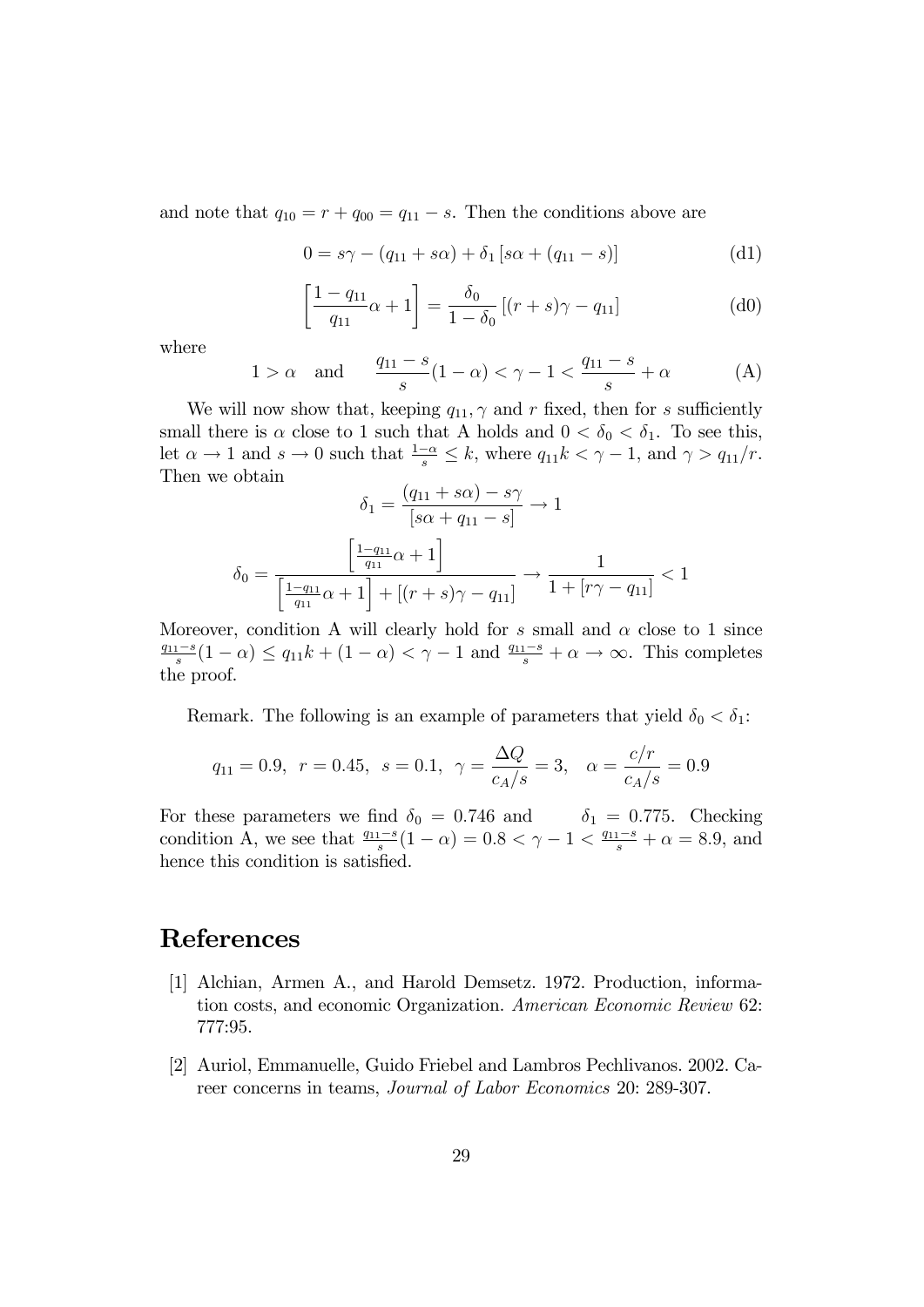- [3] Baker, George, Robert Gibbons and Kevin J. Murphy. 2002. Relational contracts and the theory of the firm. Quarterly Journal of Economics 117: 39-94.
- [4] Balkin, David B. and Brendan D. Bannister. 1993. Explaining pay form for strategic employee groups in organizations: A resource dependence perspective. Journal of Occupational and Organizational Psychology 66: 139-151.
- [5] Barth, Erling, Bernt Bratsberg, Torbjørn Hægeland, Oddbjø rn Raaum. 2006. Who Pays for Performance? IZA Discussion paper no. 2142.
- [6] Bewley, Truman. 1999. Why Wages Donít Fall During a Recession. Cambridge, MA: Harvard University Press..Bull, Clive. 1987. The existence of self-enforcing implicit contracts. Quarterly Journal of Economics 102: 147-59.
- [7] Blundell, Richard, Lorraine Dearden, Costas Meghir and Barbara Sianesi. 1999. Human capital investment: the returns from education and training to the individual, the firm and the economy. Fiscal Studies 20: 1-23.
- [8] Cano, Carmen Perez and Pilar Quevedo Cano. 2006. Human resources management and its impact on innovation performance in companies. International Journal of Technology Management 35:11 - 28.
- [9] Che, Yeon-Koo, and Seung-Weon Yoo. 2001. Optimal incentives for teams. American Economic Review 91: 525-40.
- [10] Clark, Andrew. E., and Oswald, Andrew J. 1996. Satisfaction and comparison income. Journal of Public Economics, 61: 359–81.
- [11] Drago, Robert, and Turnbull, Geoffrey K. 1988. Individual and group piece rates under team- technologies. Journal of the Japanese and International Economies, 2: 1-10.
- $[12]$  –1991. Competition and cooperation in the workplace. Journal of Economic Behavior and Organization 15: 347-64.
- [13] FitzRoy, Felix R., and Kornelius Kraft. 1995. On the choice of Incentives in Firms. Journal of Economic Behavior and Organization 26: 145-60.
- [14] Grossman, Sanford, and Oliver Hart. 1986. The costs and benefits of ownership: A theory of lateral and vertical integration. Journal of Political Economy 94: 691-719.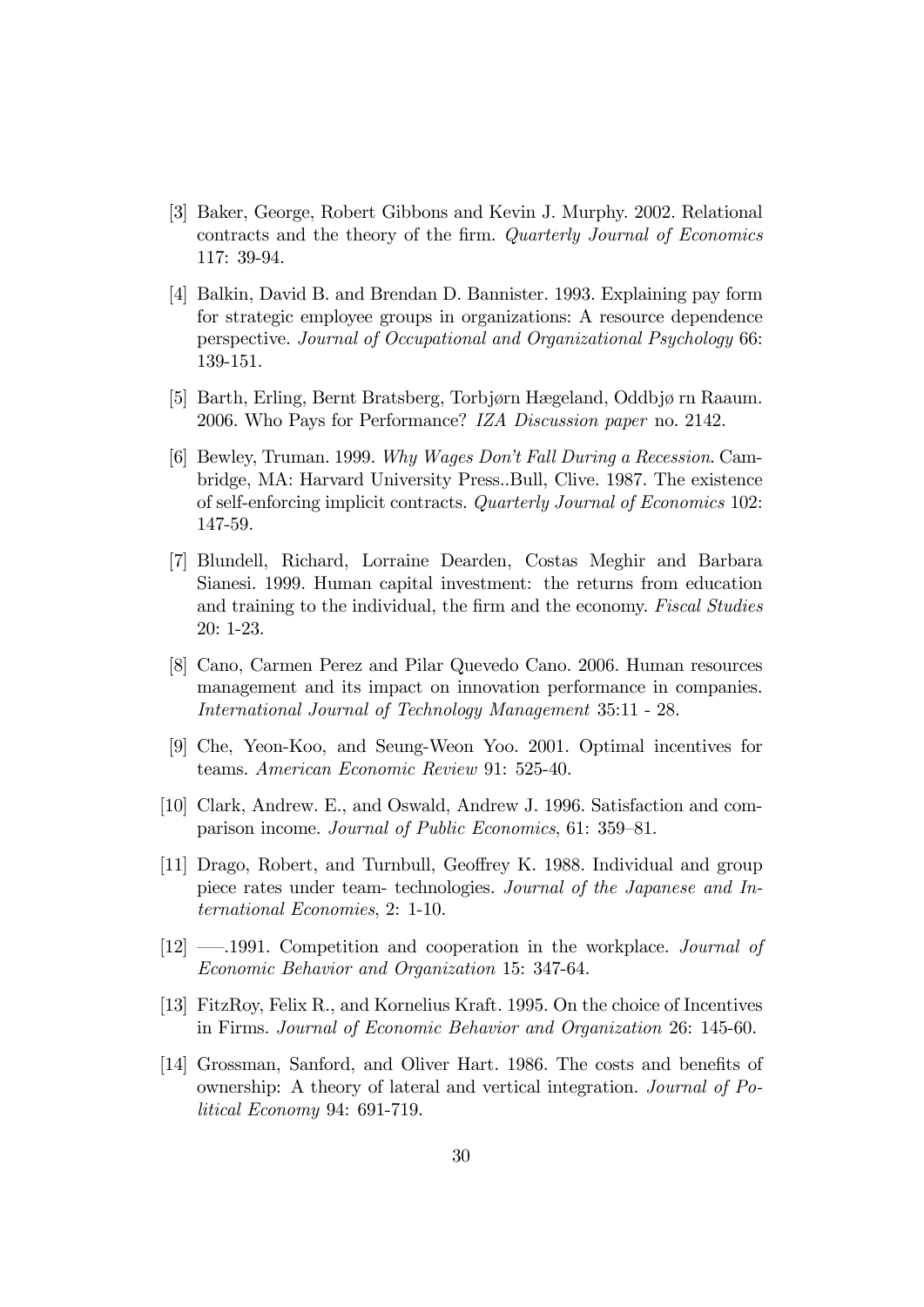- [15] Halonen, Maija. 2002. Reputation and allocation of ownership. The Economic Journal 112: 539-58
- [16] Hart, Oliver, and John Moore. 1990. Property rights and the nature of the firm. Journal of Political Economy 98:  $1119 - 58$ .
- [17] Heywood, John S., Uwe Jirjahn and Georgi Tsertsvadze. 2005. Getting along with colleagues - Does profit sharing help or hurt?  $Kyklos$  58: 557-573
- [18] Holmström, Bengt. 1982. Moral hazard in teams. Bell Journal of Economics 13: 324-40.
- [19] Holmström, Bengt R. 1999. The firm as a subeconomy. The Journal of Law, Economics & Organization 15: 74-102.
- [20] Holmström, Bengt, and Paul Milgrom. 1990. Regulating trade among agents. Journal of Institutional and Theoretical Economics, 145: 85-105.
- [21] Ishida, Junichiro. 2006. Team incentives under relative performance evaluation. Journal of Economics and Management Strategy, 15: 187-206.
- [22] Itoh, Hideshi. 1991. Incentives to help in multi-agent situations. Econometrica 59: 611-656
- $[23]$  1992. Cooperation in hierarchical organizations: an Incentive perspective. Journal of Law, Economics and Organization, 8: 321-45.
- [24] Kessler, Anke, and Christoph Lülfesmann. 2006. The theory of human capital revisited: on the interaction of general and specific investments. The Economic Journal 116: 903-923
- [25] Klein, Benjamin, and Keith Leffler. 1981. The role of market forces in assuring contractual performance. Journal of Political Economy 89: 615-41.
- [26] Kvaløy, Ola, and Trond E. Olsen. 2006a. Team incentives in relational employment contracts. Journal of Labor Economics 24: 139-169.
- $[27] \longrightarrow 2006$ b. The rise of indvidual performance pay. Available at Social Science Research Network: http://ssrn.com/abstract=944790.
- $[28] \longrightarrow 2007$ . Relative performance evaluation, agent hold-up and firm organization. Forthcoming in Journal of the Japanese and International Economies.